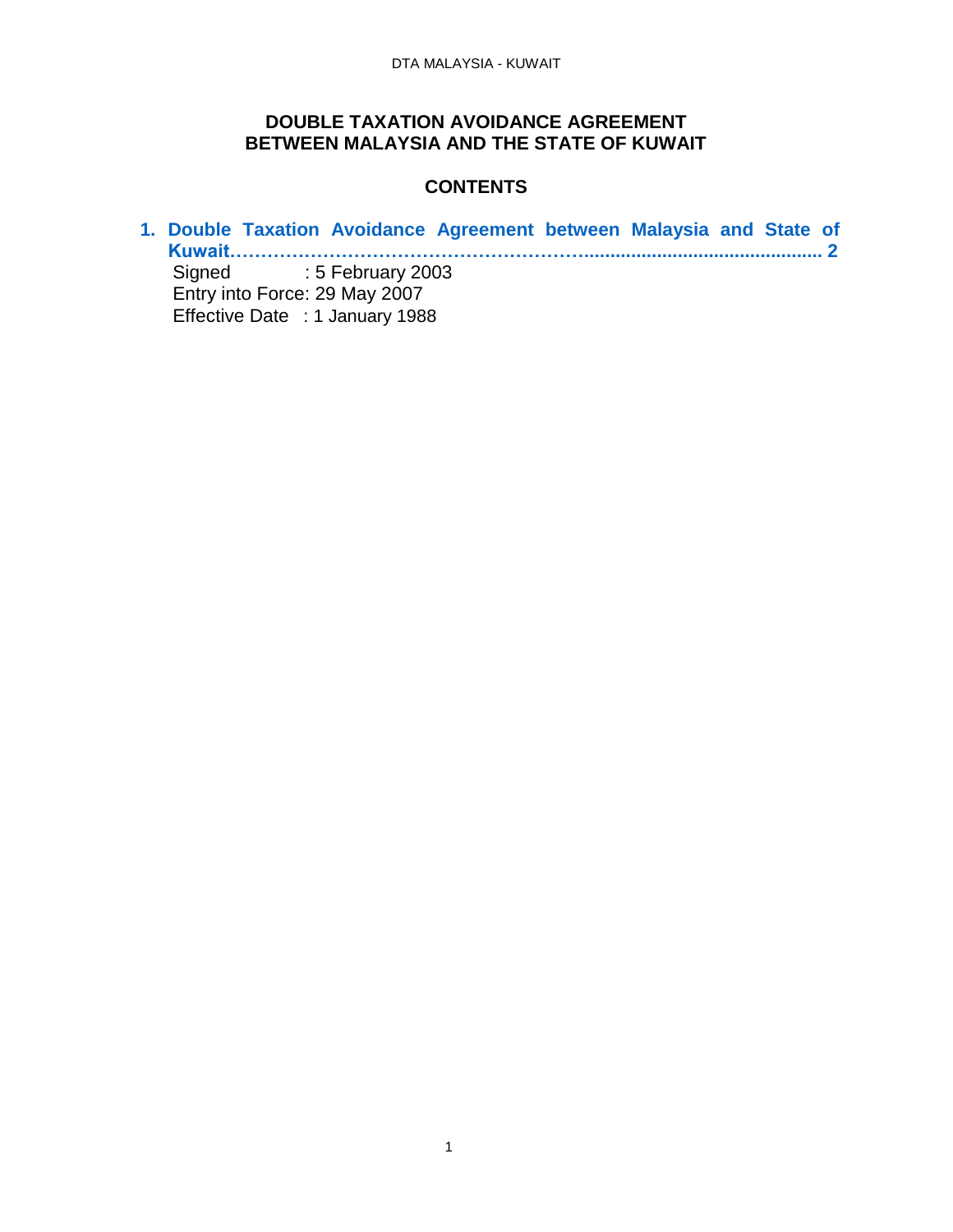**P.U. (A) 210/2006 Signed: 5 February 2003 Effective Date: 1 January 1988**

#### **AGREEMENT BETWEEN THE GOVERNMENT OF MALAYSIA AND THE GOVERNMENT OF THE STATE OF KUWAIT FOR THE AVOIDANCE OF DOUBLE TAXATION AND THE PREVENTION OF FISCAL EVASION WITH RESPECT TO TAXES ON INCOME AND FOR THE FOSTERING OF ECONOMIC RELATIONS**

#### THE GOVERNMENT OF MALAYSIA AND THE GOVERNMENT OF THE STATE OF KUWAIT

Desiring to conclude an agreement for the avoidance of double taxation and the prevention of fiscal evasion with respect to taxes on income and for the fostering of economic relations, have agreed as follows:

#### Article 1 **PERSONAL SCOPE**

This Agreement shall apply to persons who are residents of one or both of the Contracting States.

### Article 2 **TAXES COVERED**

1. This Agreement shall apply to taxes on income imposed by a Contracting State, irrespective of the manner in which they are levied.

- 2. The taxes which are the subject of this Agreement are:
	- (a) in Malaysia:
		- (i) the income tax and excess profit tax;
		- (ii) the supplementary income tax, that is development tax; and
		- (iii) the petroleum income tax;

(hereinafter referred to as "Malaysian tax");

(b) in the State of Kuwait: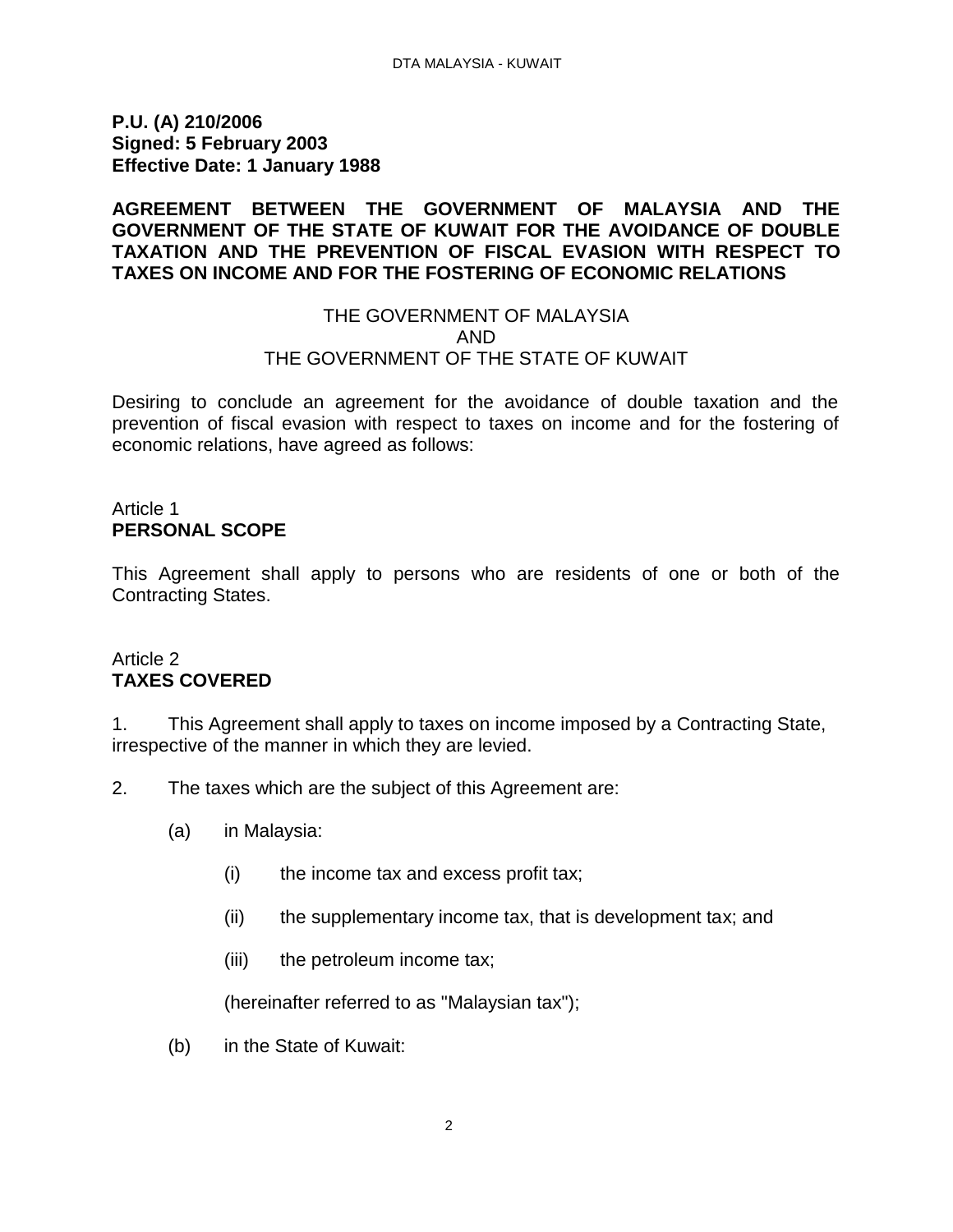- (i) the corporate income tax;
- (ii) the 5% of the net profits of shareholding companies payable to the Kuwait Foundation for the Advancement of Science (KFAS); and
- (iii) the Zakat;

(hereinafter referred to as "Kuwait tax").

3. The Agreement shall also apply to any identical or substantially similar taxes on income which are imposed after the date of signature of this Agreement in addition to, or in place of, the existing taxes. The competent authorities of the Contracting States shall notify each other of important changes which have been made in their respective taxation laws.

### Article 3 **GENERAL DEFINITIONS**

- 1. In this Agreement, unless the context otherwise requires:
	- (a) the term "Malaysia" means the territories of the Federation of Malaysia, the territorial waters of Malaysia and the sea-bed and subsoil of the territorial waters, and includes any area extending beyond the limits of the territorial waters of Malaysia, and the seabed and subsoil of any such area, which has been or may hereafter be designated under the laws of Malaysia and in accordance with international law as an area over which Malaysia has sovereign rights for the purposes of exploring and exploiting the natural resources, whether living or non-living;
	- (b) the term "Kuwait" means the State of Kuwait and includes any area beyond the territorial sea which in accordance with international law has been or may be designated under the laws of Kuwait as an area in which Kuwait may exercise sovereign rights or jurisdiction;
	- (c) the terms "a Contracting State" and "the other Contracting State" mean Malaysia or Kuwait as the context requires;
	- (d) the term "person" includes an individual, a company and any other body of persons which is treated as a person for tax purposes;
	- (e) the term "company" means anybody corporate or any entity which is treated as a body corporate for tax purposes;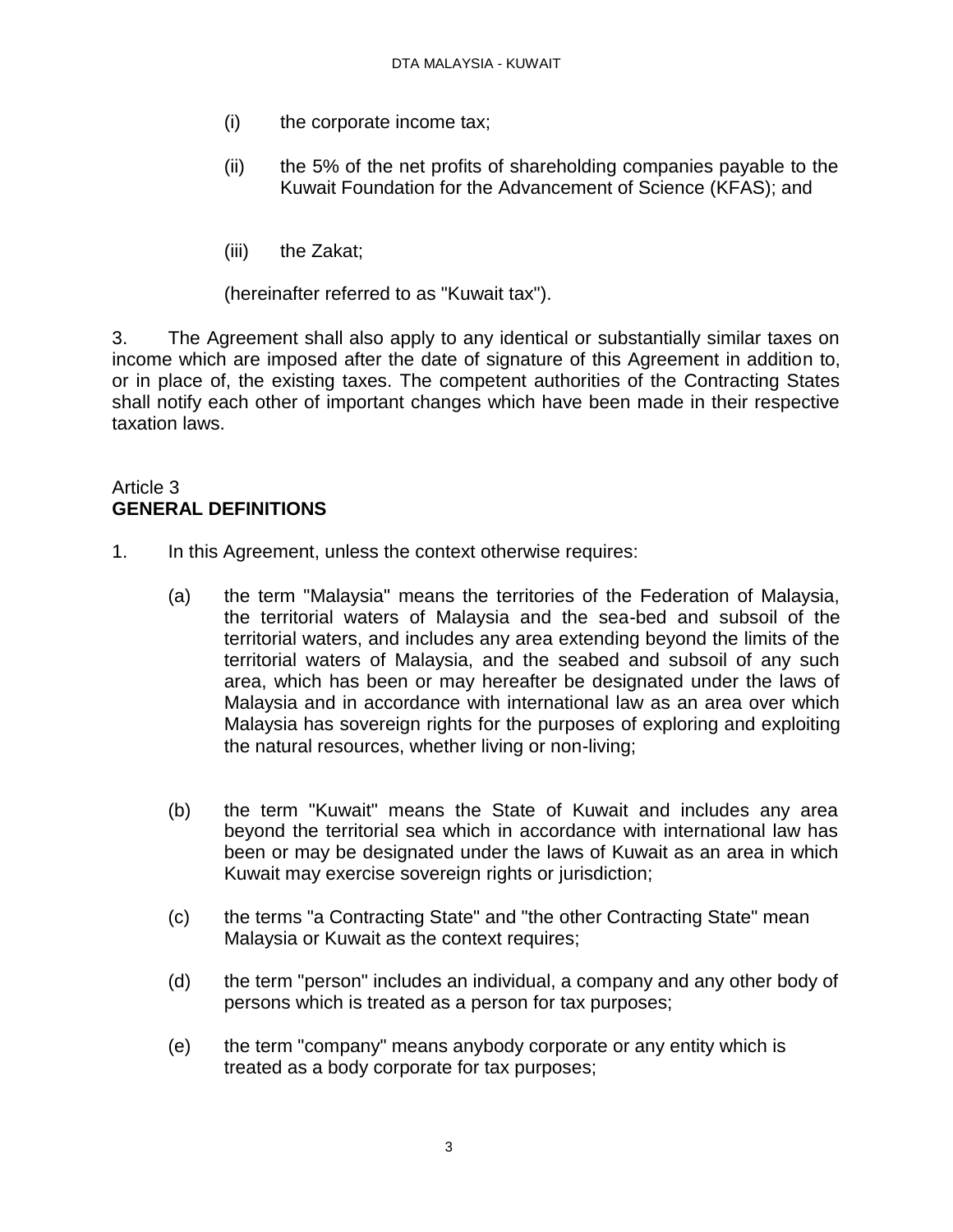- (f) the terms "enterprise of a Contracting State" and "enterprise of the other Contracting State" mean respectively an enterprise carried on by a resident of a Contracting State and an enterprise carried on by a resident of the other Contracting State;
- (g) the term "tax" means Malaysian tax or Kuwaiti tax, as the context requires;
- (h) the term "national" means:
	- (i) in respect of Malaysia, any individual possessing the nationality or citizenship of Malaysia and any legal person, partnership, association and any other entity deriving its status as such from the laws in force in Malaysia;
	- (ii) in respect of Kuwait, any individual possessing the nationality of Kuwait and any legal person, partnership and association deriving its status as such from the laws in force in Kuwait;
- (i) the term "international traffic" means any transport by a ship or aircraft operated by an enterprise which has its place of effective management in a Contracting State, except when the ship or aircraft is operated solely between places in the other Contracting State;
- (j) the term "competent authority" means:
	- (i) in the case of Malaysia, the Minister of Finance or his authorized representative; and
	- (ii) in the case of Kuwait, the Minister of Finance or his authorized representative.

2. In the application of the Agreement by a Contracting State, any term not defined therein shall, unless the context otherwise requires, have the meaning which it has under the laws of that State concerning the taxes to which the Agreement applies.

#### Article 4 **RESIDENT**

1. For the purpose of this Agreement, the term "resident of a Contracting State" means:

(a) in the case of Malaysia, a person who is resident in Malaysia for the purposes of Malaysian tax; and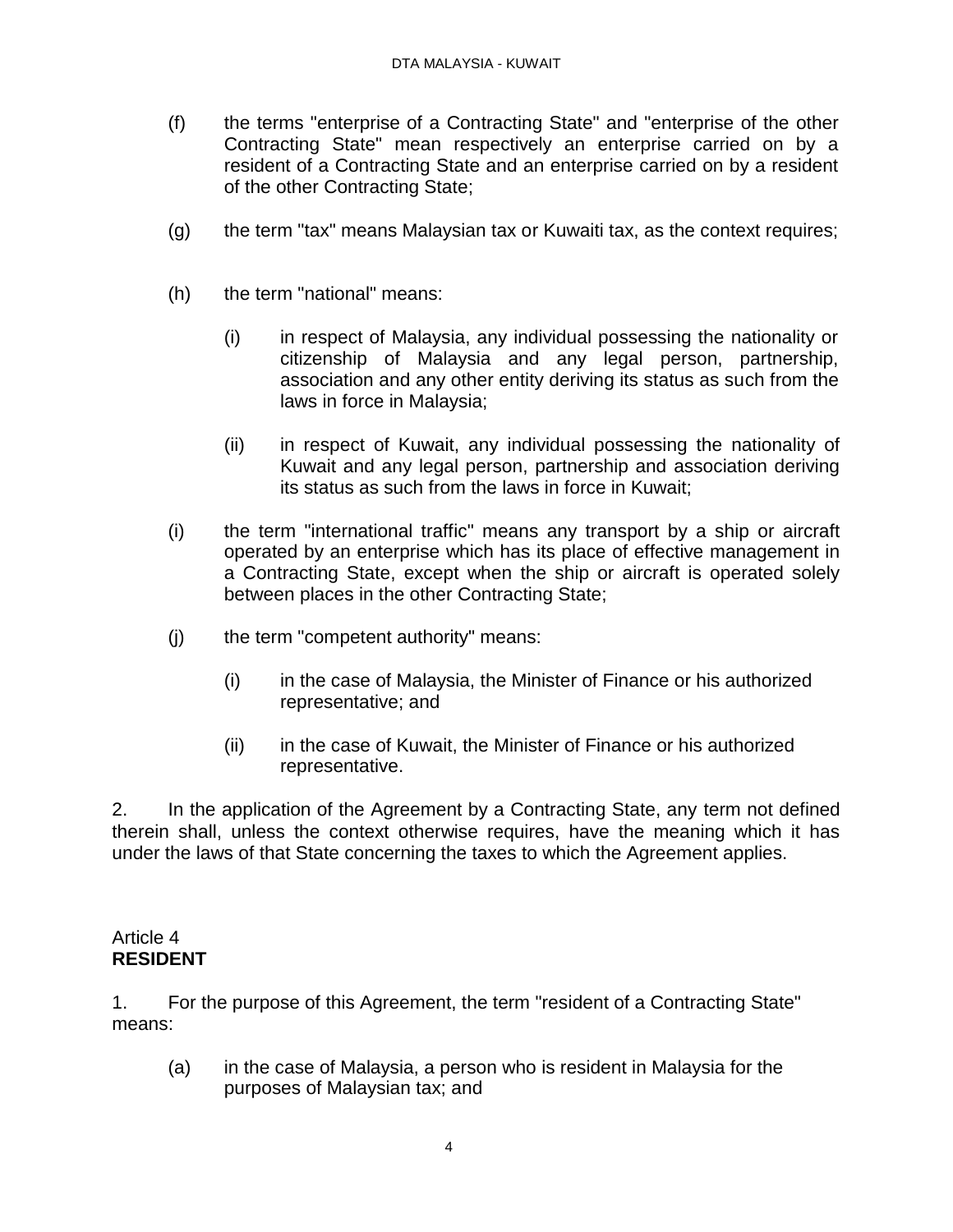- (b) in the case of Kuwait, an individual who has his domicile in Kuwait and is a national of Kuwait and a company which is incorporated in Kuwait or has its place of effective management in Kuwait.
- 2. For the purposes of paragraph 1 above:
	- (a) Malaysia and its political subdivisions shall be deemed to be a resident of Malaysia,
	- (b) Kuwait shall be deemed to be a resident of Kuwait,
	- (c) government institutions shall be deemed, according to affiliation, to be a resident of Malaysia or of Kuwait. Any institution shall be deemed to be a government institution which has been created by the Government of one of the Contracting States or, in the case of Malaysia, of its political subdivisions, for the fulfillment of public functions and which is recognized as such by mutual agreement of the competent authorities of the Contracting States.

3. Where by reason of the provisions of paragraph 1 an individual is a resident of both Contracting States, then his status shall be determined as follows:

- (a) he shall be deemed to be a resident of the State in which he has a permanent home available to him;
- (b) if he has a permanent home available to him in both States, he shall be deemed to be a resident of the State with which his personal and economic relations are closer (centre of vital interests);
- (c) if the State in which he has his centre of vital interests cannot be determined, or if he has not a permanent home available to him in either State, he shall be deemed to be a resident of the State in which he has an habitual abode;
- (d) if he has an habitual abode in both States or in neither of them, he shall be deemed to be a resident of the State of which he is a national.

4. Where, by reason of the provisions of paragraph 1, a person other than an individual is a resident of both Contracting States, then it shall be deemed to be a resident of the State in which its place of effective management is situated.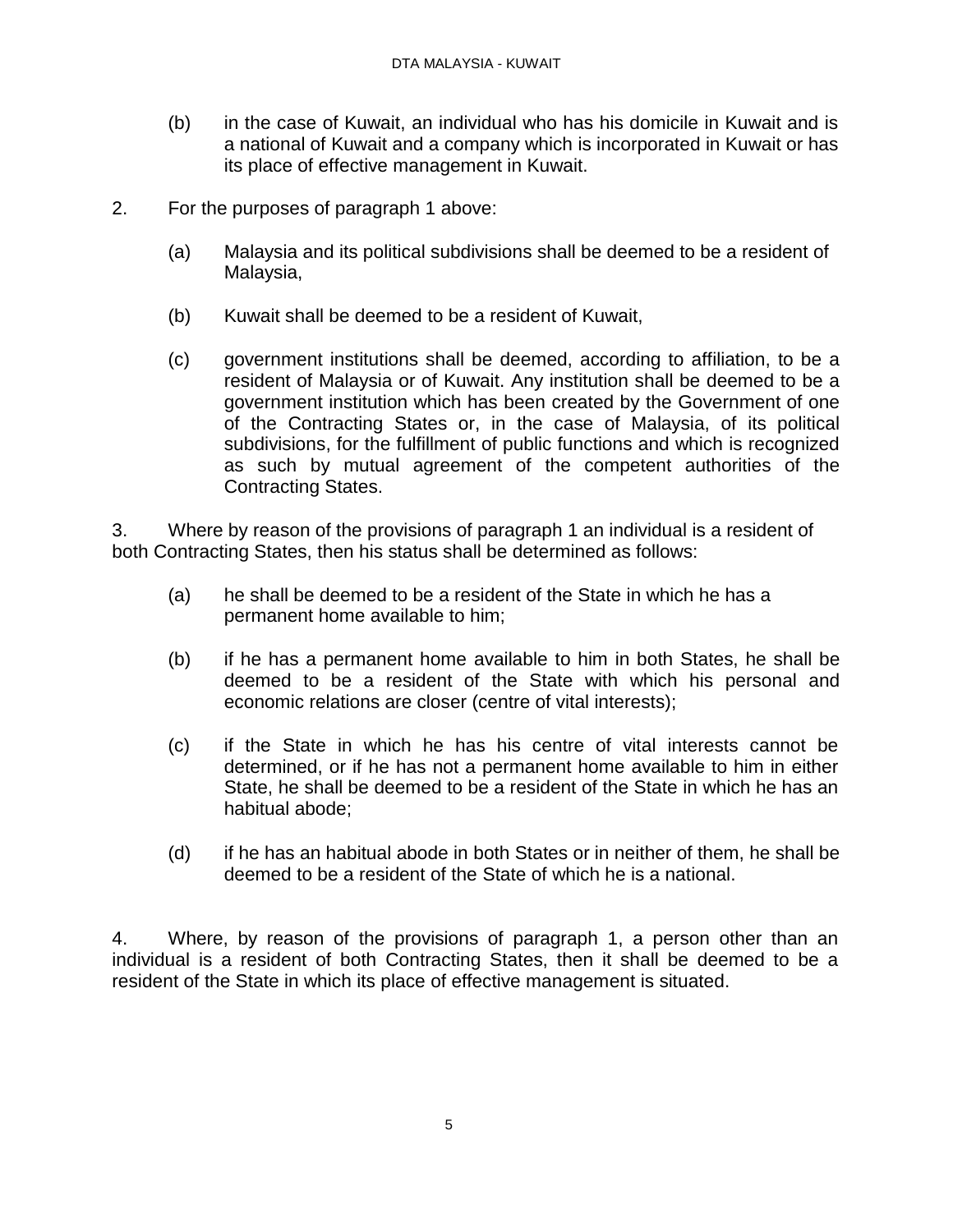#### Article 5 **PERMANENT ESTABLISHMENT**

1. For the purposes of this Agreement, the term "permanent establishment" means a fixed place of business through which the business of an enterprise is wholly or partly carried on.

- 2. The term "permanent establishment" includes especially:
	- (a) a place of management;
	- (b) a branch;
	- (c) an office;
	- (d) a factory;
	- (e) a workshop;
	- (f) a mine, an oil or gas well, a quarry or any other place of extraction of natural resources including timber or other forest produce;
	- (g) a farm or plantation;
	- (h) a building or construction site which exists for more than 12 months;
	- (i) an installation or assembly project which exists for more than 6 months.
- 3. The term "permanent establishment" shall be deemed not to include:
	- (a) the use of facilities solely for the purpose of storage, display or delivery of goods or merchandise belonging to the enterprise;
	- (b) the maintenance of a stock of goods or merchandise belonging to the enterprise solely for the purpose of storage, display or delivery;
	- (c) the maintenance of a stock of goods or merchandise belonging to the enterprise solely for the purpose of processing by another enterprise;
	- (d) the maintenance of a fixed place of business solely for the purpose of purchasing goods or merchandise, or of collecting information, for the enterprise;
	- (e) the maintenance of a fixed place of business solely for the purpose of carrying on, for the enterprise, any other activity of a preparatory or auxiliary character;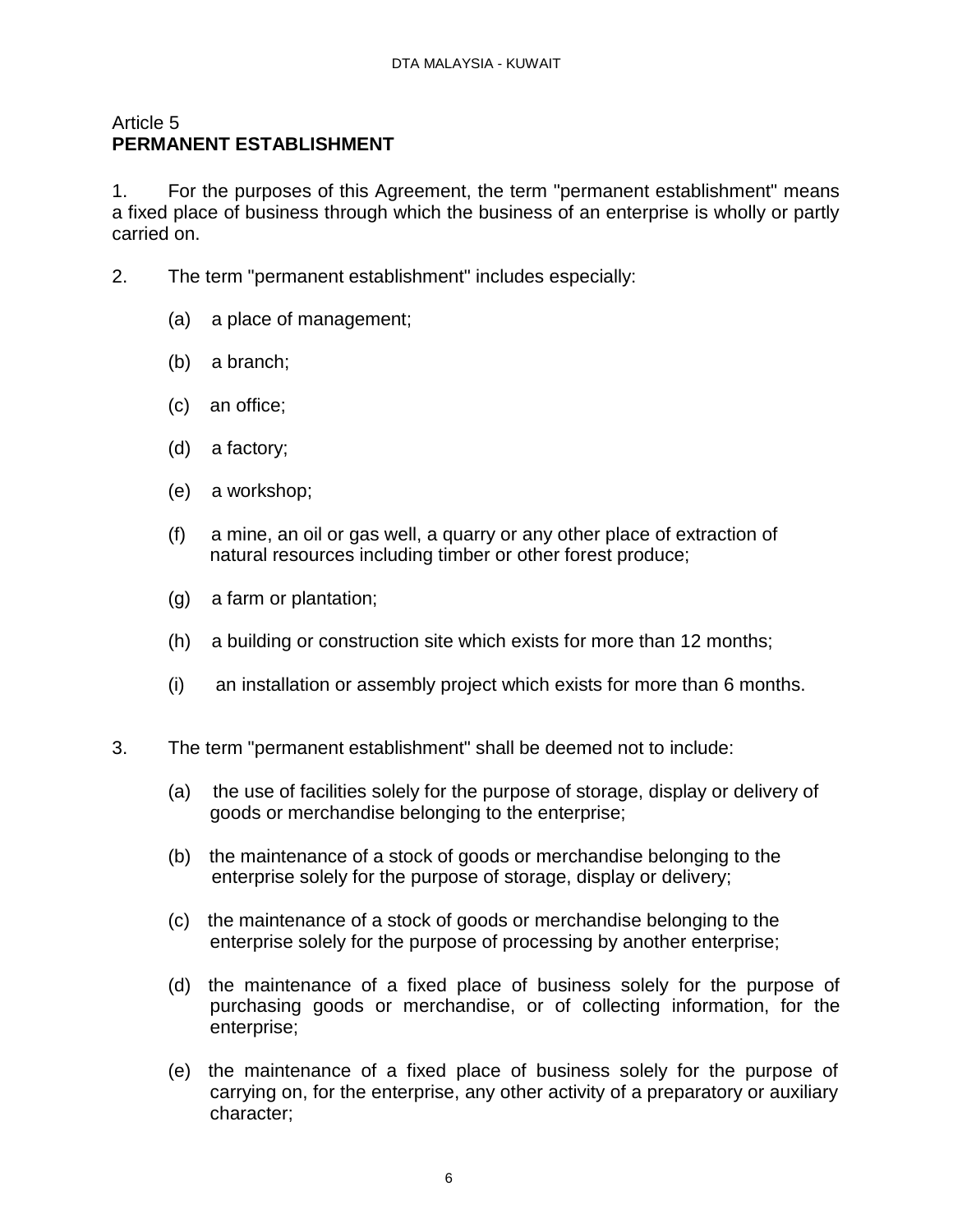(f ) the maintenance of a fixed place of business solely for any combination of activities mentioned in sub-paragraphs (a) to (e), provided that the overall activity of the fixed place of business resulting from this combination is of a preparatory or auxiliary character.

4. An enterprise of a Contracting State shall be deemed to have a permanent establishment in the other Contracting State if it carries on supervisory activities in that other State for more than 6 months in connection with a construction, installation or assembly project which is being undertaken in that other State.

5. A person (other than a broker, general commission agent or any other agent of an independent status to whom paragraph 6 applies) acting in a Contracting State on behalf of an enterprise of the other Contracting State shall be deemed to be a permanent establishment in the first-mentioned State, if:

- (a) he has, and habitually exercises in the first-mentioned State, an authority to conclude contracts in the name of the enterprise, unless his activities are limited to the purchase of goods or merchandise for the enterprise; or
- (b) he maintains in the first-mentioned State a stock of goods or merchandise belonging to the enterprise from which he regularly fills orders on behalf of the enterprise; or
- (c) he manufactures or processes in the first -mentioned State for the enterprise goods or merchandise belonging to the enterprise.

6. An enterprise of a Contracting State shall not be deemed to have a permanent establishment in the other Contracting State merely because it carries on business in that other State through a broker, general commission agent or any other agent of an independent status, where such persons are acting in the ordinary course of their business.

However, when the activities of such an agent are devoted wholly or almost wholly on behalf of that enterprise, he shall not be considered an agent of an independent status if the transactions between the agent and the enterprise were not made under arm's length conditions.

7. The fact that a company which is a resident of a Contracting State controls or is controlled by a company which is a resident of the other Contracting State, or which carries on business in that other State (whether through a permanent establishment or otherwise), shall not of itself constitute either company a permanent establishment of the other.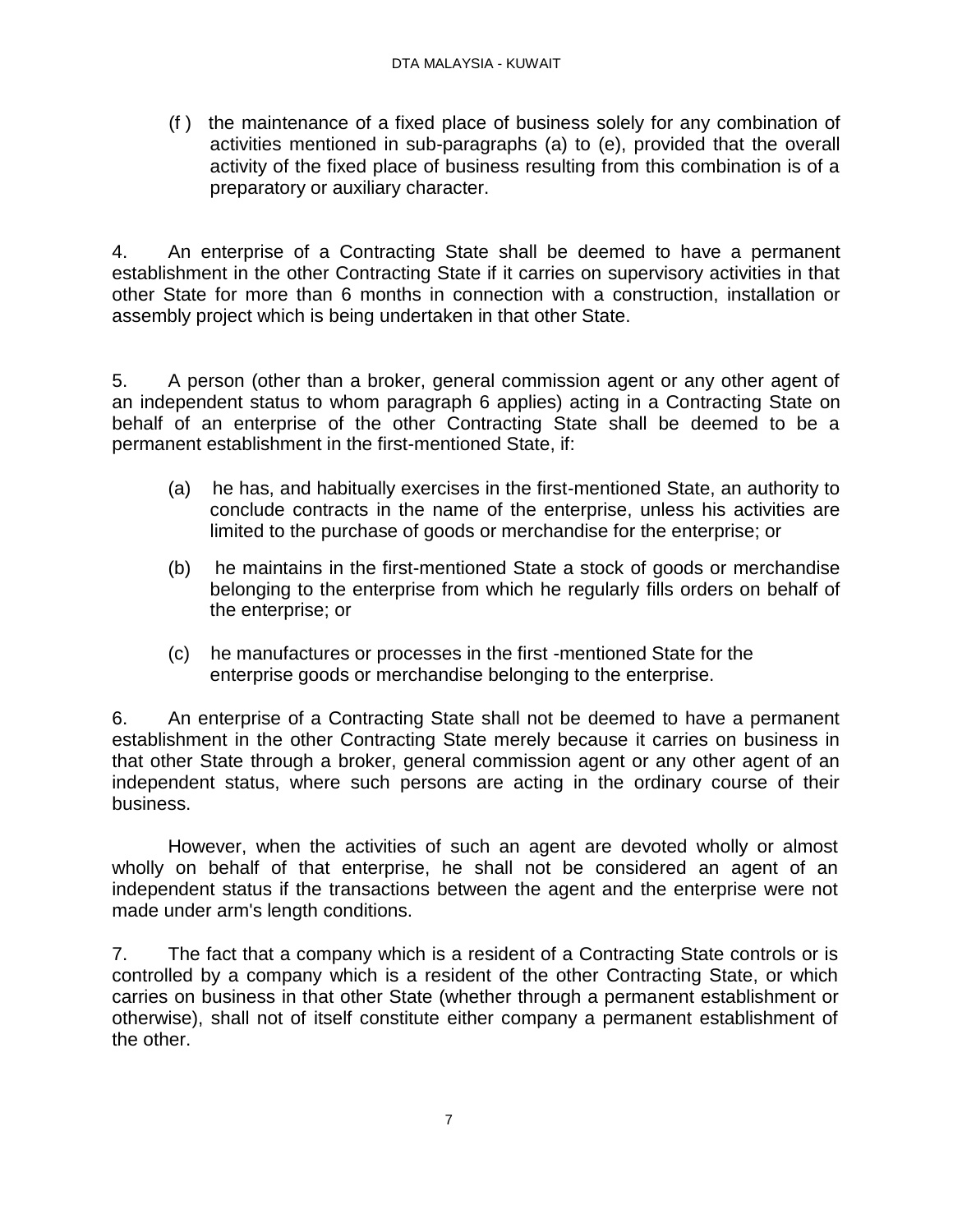## Article 6 **INCOME FROM IMMOVABLE PROPERTY**

1. Income derived by a resident of a Contracting State from immovable property situated in the other Contracting State may be taxed in that other State.

2. For the purposes of this Agreement, the term "immovable property" shall be defined in accordance with the laws of the Contracting State in which the property in question is situated. The term shall in any case include property accessory to immovable property, livestock and equipment used in agriculture and forestry, rights to which the provisions of general law respecting landed property apply, usufruct of immovable property and rights to variable or fixed payments as consideration for the working of, or the right to work, mineral deposits, oil or gas wells, quarries and other places of extracting of natural resources including timber or other forest produce. Ships, boats and aircraft shall not be regarded as immovable property.

3. The provisions of paragraph 1 shall apply to income derived from the direct use, letting, or use in any other form of immovable property.

4. The provisions of paragraphs 1 and 3 shall apply also to the income from immovable property of an enterprise and to income from immovable property used for the performance of professional services.

## Article 7 **BUSINESS PROFITS**

1. The profits of an enterprise of a Contracting State shall be taxable only in that State unless the enterprise carries on business in the other Contracting State through a permanent establishment situated therein. If the enterprise carries on business as aforesaid, the profits of the enterprise may be taxed in the other State but only so much thereof as is attributable to that permanent establishment.

2. Subject to the provisions of paragraph 3, where an enterprise of a Contracting State carries on business in the other Contracting State through a permanent establishment situated therein, there shall in each Contracting State be attributed to that permanent establishment the profits which it might be expected to make if it were a distinct and separate enterprise engaged in the same or similar activities under the same or similar conditions and dealing wholly independently with the enterprise of which it is a permanent establishment.

3. In determining the profits of a permanent establishment, there shall be allowed as deductions expenses including executive and general administrative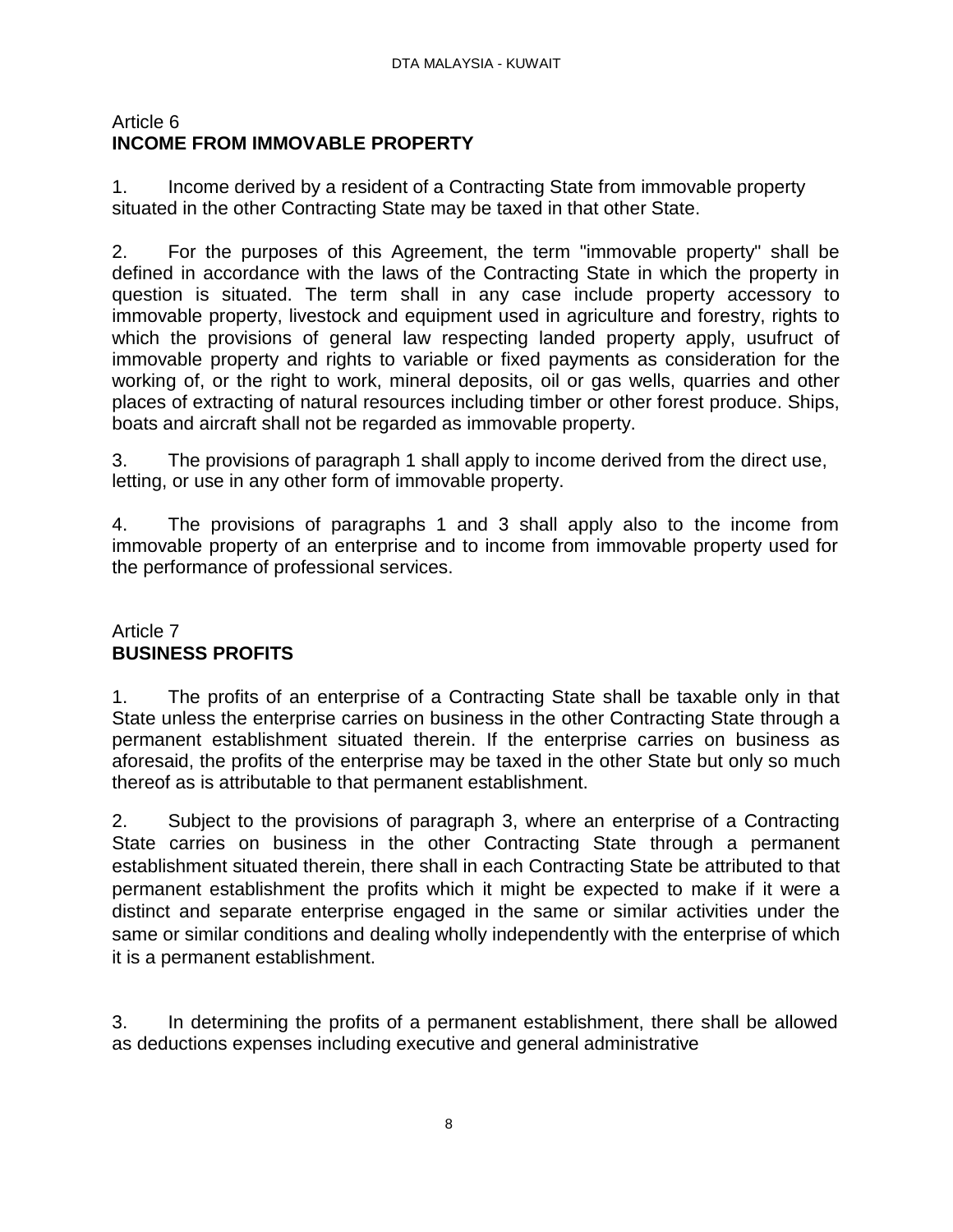expenses, which would be deductible if the permanent establishment were an independent enterprise, whether incurred in the State in which the permanent establishment is situated or elsewhere.

4. Insofar as it has been customary in a Contracting State to determine the profits to be attributed to a permanent establishment on the basis of an apportionment of the total profits of the enterprise to its various parts, nothing in paragraph 2 shall preclude that Contracting State from determining the profits to be taxed by such an apportionment as may be customary; the method of apportionment adopted shall, however, be such that the result shall be in accordance with the principles contained in this Article.

5. No profits shall be attributed to a permanent establishment by reason of the mere purchase by that permanent establishment of goods or merchandise for the enterprise.

6. For the purposes of the preceding paragraphs, the profits to be attributed to the permanent establishment shall be determined by the same method year by year unless there is good and sufficient reason to the contrary.

7. Where profits include items of income which are dealt with separately in other Articles of this Agreement, then the provisions of those Articles shall not be affected by the provisions of this Article.

## Article 8 **SHIPPING AND AIR TRANSPORT**

1. Profits derived by an enterprise of a Contracting State from the operation of ships or aircraft in international traffic shall be taxable only in that State.

2. Paragraph 1 shall also apply to the share of the profits from the operation of ships or aircraft derived by a resident of a Contracting State through participation in a pool, a joint business or an international operating agency.

### Article 9 **ASSOCIATED ENTERPRISES**

Where-

(a) an enterprise of a Contracting State participates directly or indirectly in the management, control or capital of an enterprise of the other Contracting State, or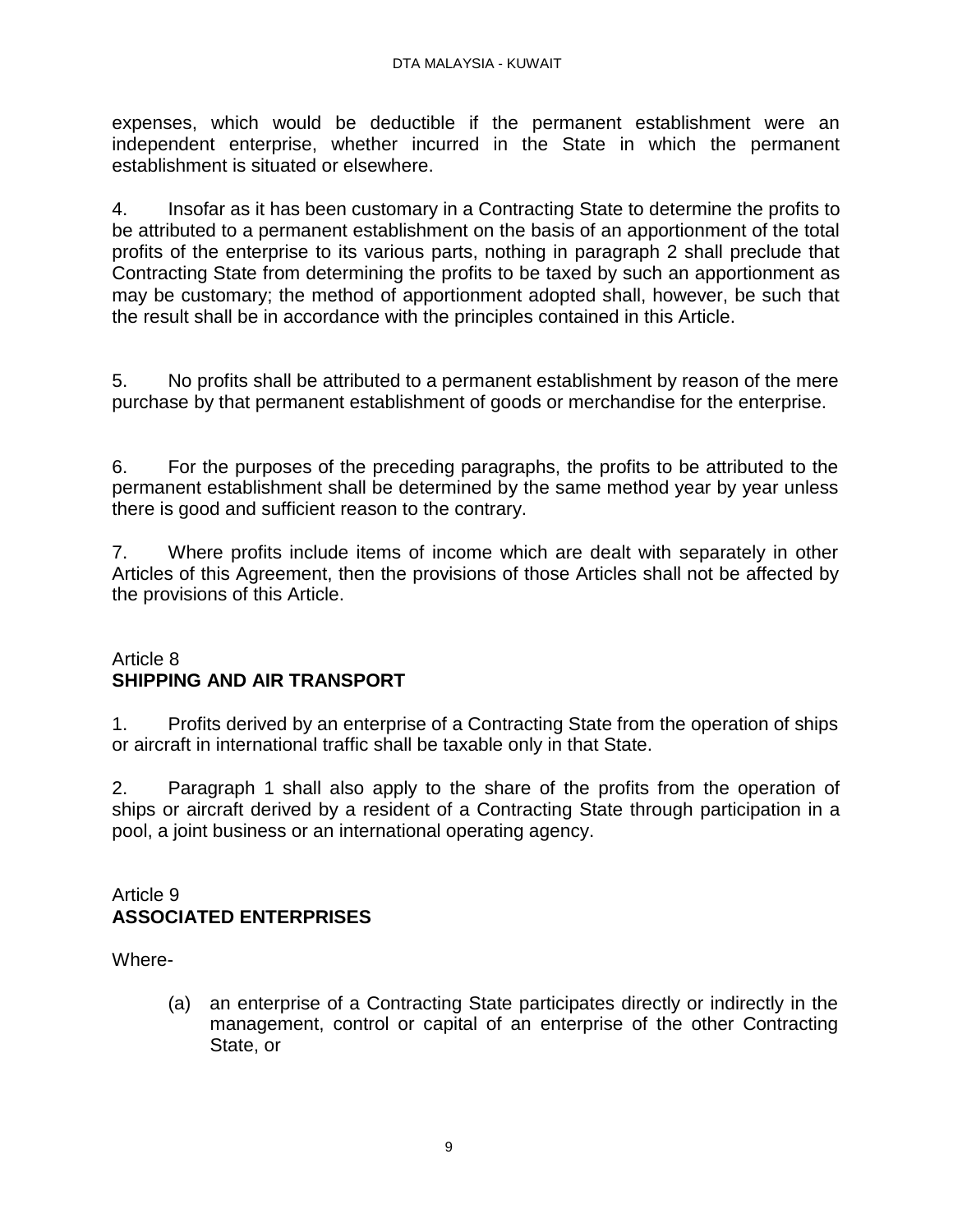(b) the same persons participate directly or indirectly in the management, control or capital of an enterprise of a Contracting State and an enterprise of the other Contracting State,

And in either case conditions are made or imposed between the two enterprises in their commercial or financial relations which differ from those which would be made between independent enterprises, then any profits which would, but for those conditions, have accrued to one of the enterprises, but, by reason of those conditions, have not so accrued, may be included in the profits of that enterprise and taxed accordingly.

## Article 10 **DIVIDENDS**

1. Dividends paid by a company which is a resident of a Contracting State to a resident of the other Contracting State may be taxed in that other State.

2. Dividends paid by a company which is a resident of Malaysia to a resident of Kuwait who is the beneficial owner thereof shall be exempt from any tax in Malaysia which is chargeable on dividends in addition to the tax chargeable in respect of the income of the company. Nothing in this paragraph shall affect the provisions of the Malaysian law under which the tax in respect of a dividend paid by a company which is a resident of Malaysia from which Malaysian tax has been, or has been deemed to be, deducted may be adjusted by reference to the rate of tax appropriate to the Malaysian year of assessment immediately following that in which the dividend was paid.

3. The term "dividends" as used in this Article means income from shares or other rights, not being debt-claims, participating in profits, as well as income from other corporate rights which is subjected to the same taxation treatment as income from shares by the laws of the State of which the company making the distribution is a resident.

4. The provisions of paragraphs 1 and 2 shall not apply if the beneficial owner of the dividends, being a resident of a Contracting State, carries on business in the other Contracting State, of which the company paying the dividends is a resident, through a permanent establishment situated therein, and the holding in respect of which the dividends are paid is effectively connected with such permanent establishment. In such case, the provisions of Article 7 shall apply.

5. Where a company which is a resident of a Contracting State derives income or profits from the other Contracting State, that other State may not impose any tax on the dividends paid by the company to persons who are not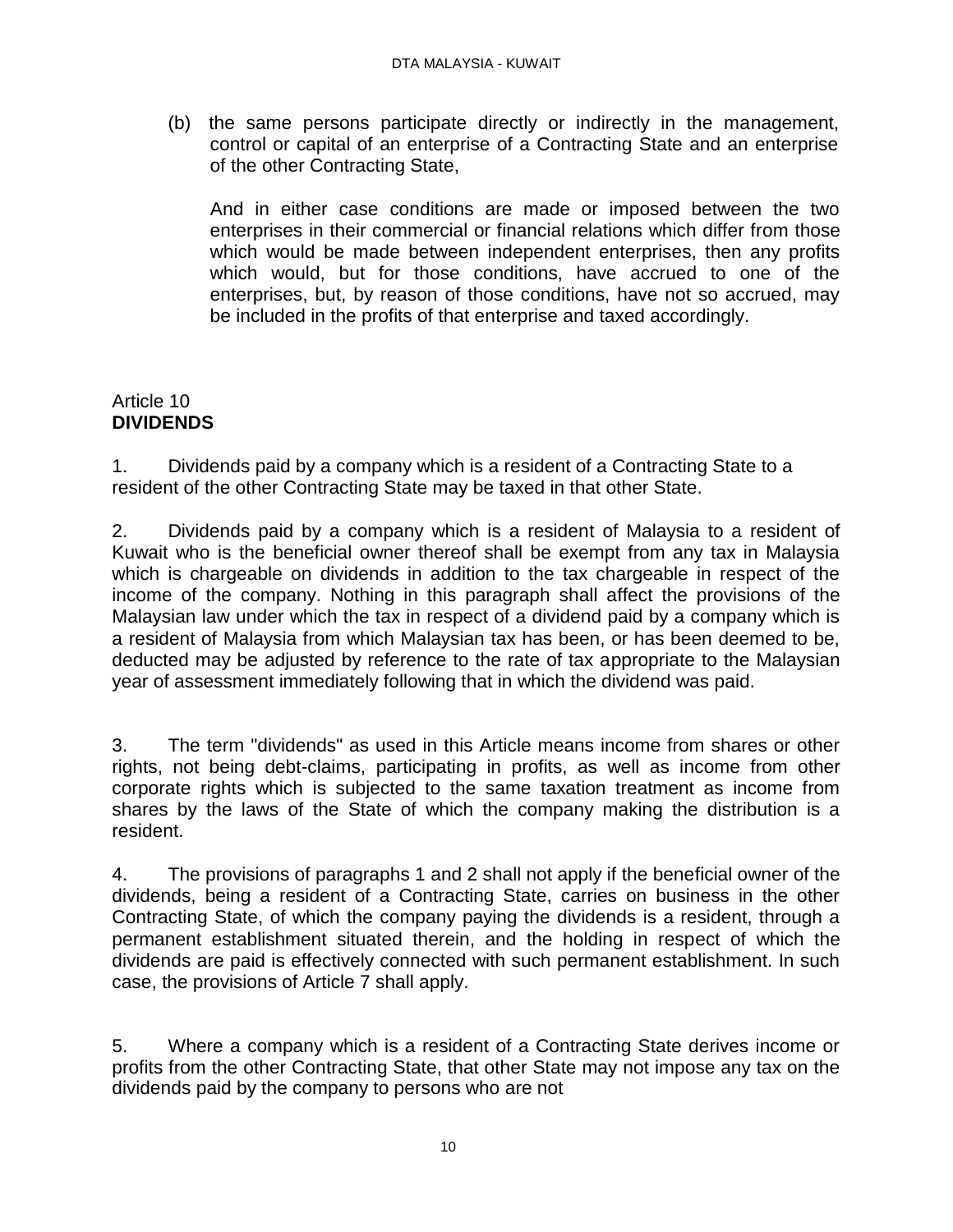residents of that other State, or subject the company's undistributed profits to a tax on undistributed profits, even if the dividends paid or the undistributed profits consist wholly or partly of income or profits arising in such other State.

## Article 11 **INTEREST**

1. Interest arising in a Contracting State and paid to a resident of the other Contracting State shall be taxable only in that other State.

2. However, such interest may be taxed in the Contracting State in which it arises, and according to the laws of that State, but if the recipient is the beneficial owner of the interest, the tax so charged shall not exceed 10 per cent of the gross amount of the interest.

3. Notwithstanding the provisions of paragraph 2, interest to which a resident of Kuwait is beneficially entitled shall be exempt from Malaysian tax if the loan or other indebtedness in respect of which the interest is paid is an approved loan as defined in section 2(1) of the Income Tax Act, 1967 of Malaysia.

4. Notwithstanding the provisions of paragraphs 2 and 3, the Government of a Contracting State shall be exempt from tax in the other Contracting State in respect of interest derived by the Government from that other State.

- 5. For the purposes of paragraph 4, the term "Government":
	- (a) in the case of Malaysia means the Government of Malaysia an d shall include:
		- (i) the government of the states;
		- (ii) the local authorities;
		- (iii) the statutory bodies;
		- (iv) the Bank Negara Malaysia; and
		- (v) such institutions, the capital of which is wholly owned by the Government of Malaysia or the governments of the states, or the local authorities or the statutory body thereof, as may be agreed upon from time to time between the competent authorities of the Contracting States;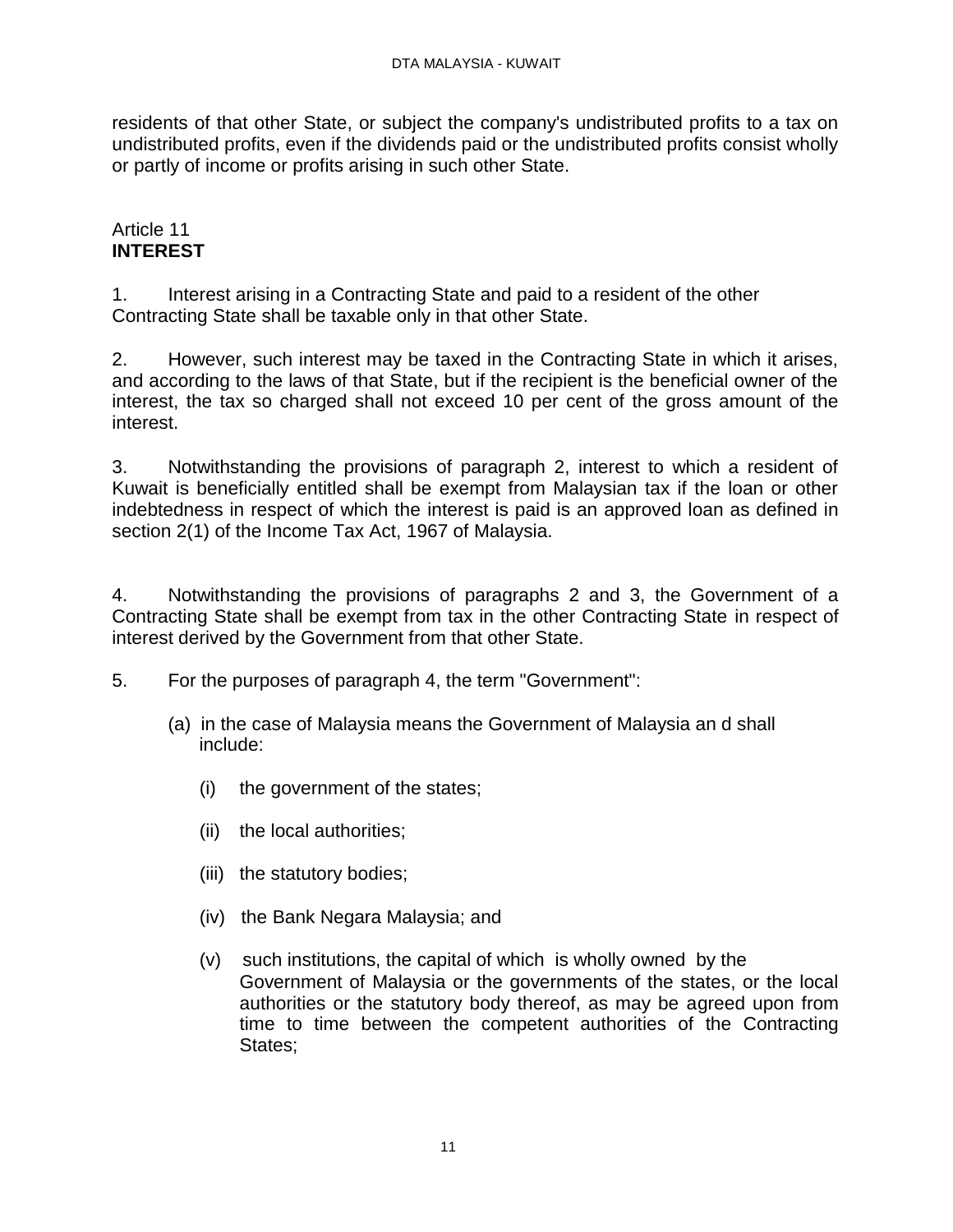- (b) in the case of Kuwait means the Government of Kuwait and shall include:
	- (i) government institutions of Kuwait;
	- (ii) companies which are wholly owned directly or indirectly or controlled by the Government of Kuwait or a government institution thereof or by a combination of both; and
	- (iii) any other entities as may be agreed from time to time between the competent authorities of the Contracting States.

6. If a Government of a Contracting State participates in a loan indirectly through an agent or otherwise, the exemption referred to in paragraph 4 shall apply proportionally to the participation of that Government in such loan. The participation shall be evidenced by a certificate to this effect by the competent authority of the Contracting State.

7. The term "interest" as used in this Article means income from debt-claims of every kind, whether or not secured by mortgage, and whether or not carrying a right to participate in the debtor's profits, and in particular, income from government securities and income from bonds or debentures.

8. The provisions of paragraphs 1, 2 and 3 shall not apply if the beneficial owner of the interest, being a resident of a Contracting State, carries on business in the other Contracting State in which the interest arises, through a permanent establishment situated therein, and the debt-claim in respect of which the interest is paid is effectively connected with such permanent establishment. In such a case, the provisions of Article 7 shall apply.

9. Interest shall be deemed to arise in a Contracting State when the payer is that State itself, a political subdivision, a local authority or a statutory body thereof, or a resident of that State. Where, however, the person paying the interest, whether he is a resident of a Contracting State or not, has in a Contracting State a permanent establishment in connection with which the indebtedness on which the interest is paid was incurred, and such interest is borne by such permanent establishment, then such interest shall be deemed to arise in the State in which the permanent establishment is situated.

10. Where, by reason of a special relationship between the payer and the beneficial owner or between both of them and some other person, the amount of the interest paid, having regard to the debt-claim for which it is paid, exceeds the amount which would have been agreed upon by the payer and the beneficial owner in the absence of such relationship, the provisions of this Article shall apply to the last-mentioned amount. In such case, the excess part of the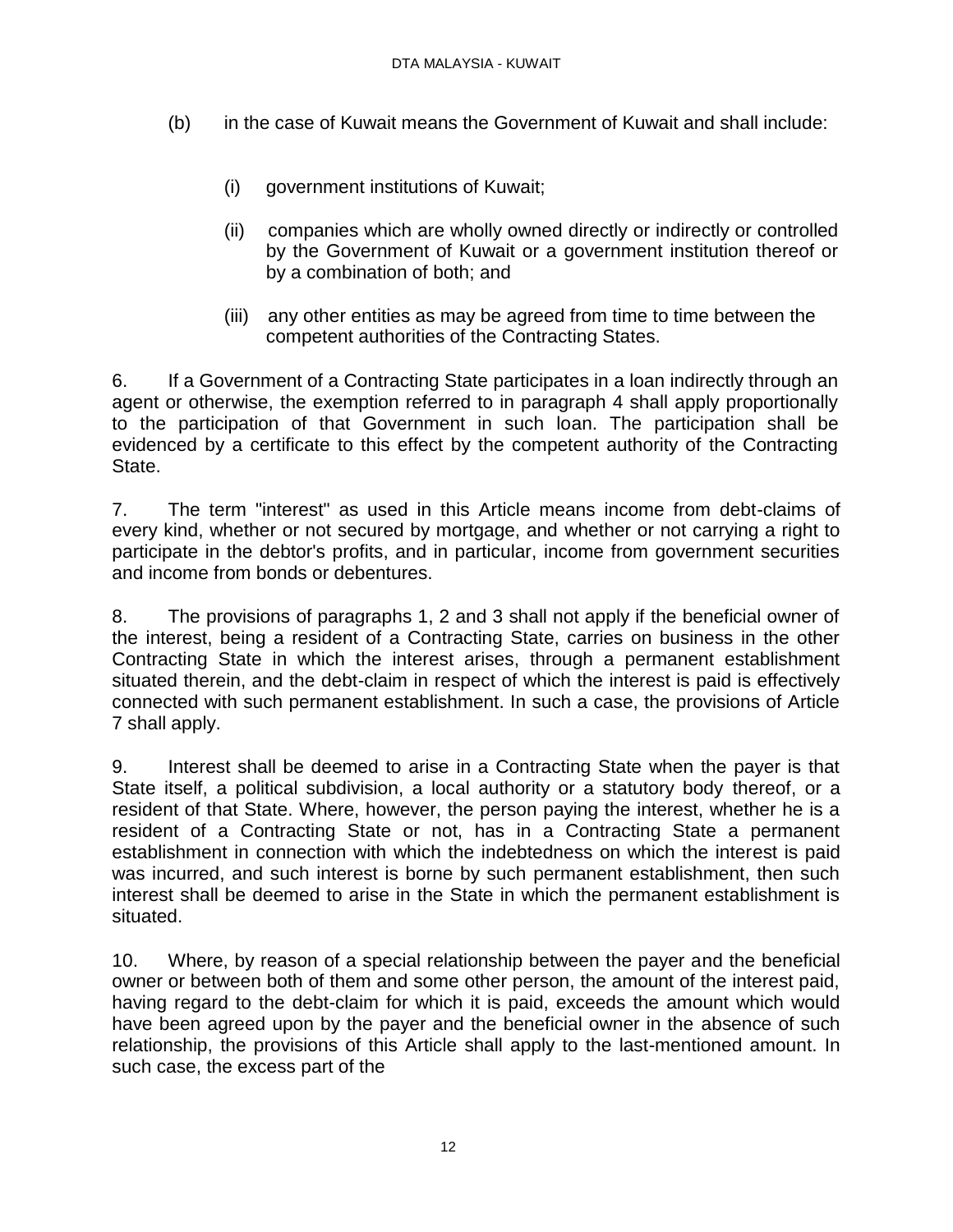payments shall remain taxable according to the laws of each Contracting State, due regard being had to the other provisions of this Agreement.

## Article 12 **ROYALTIES**

1. Royalties arising in a Contracting State and paid to a resident of the other Contracting State may be taxed in that other State.

2. However, such royalties may also be taxed in the Contracting State in which they arise, and according to the laws of that Contracting State, but if the recipient is the beneficial owner of the royalties, the tax so charged shall not exceed:

- (a) 10 per cent of the gross amount of the royalties where the royalties are as defined in sub-paragraph (a) of paragraph 3;
- (b) 15 per cent of the gross amount of the royalties where the royalties are as defined in sub-paragraph (b) of paragraph 3.

3. The term "royalties" as used in this Article means payments of any kind received as a consideration for:

- (a) the use of, or the right to use, any patent, trade mark, design or model, plan, secret formula or process, or any copyright of scientific work, or for the use of, or the right to use, industrial, commercial, or scientific equipment, or for information concerning industrial, commercial or scientific experience;
- (b) the use of, or the right to use, cinematograph films, or tapes for radio or television broadcasting, any copyright of literary or artistic work.

4. The provisions of paragraphs 1 and 2 shall not apply if the beneficial owner of the royalties, being a res ident of a Contracting State, carries on business in the other Contracting State in which the royalties arise through a permanent establishment situated therein, and the right or property in respect of which the royalties are paid is effectively connected with such permanent establishment. In such a case, the provisions of Article 7 shall apply.

5. Royalties shall be deemed to arise in a Contracting State when the payer is that State or a statutory body thereof, or a resident of that Contracting State; where, however, the person paying such royalties, whether he is a resident of a Contracting State or not, has in a Contracting State a permanent establishment in connection with which the obligation to pay the royalties was incurred, and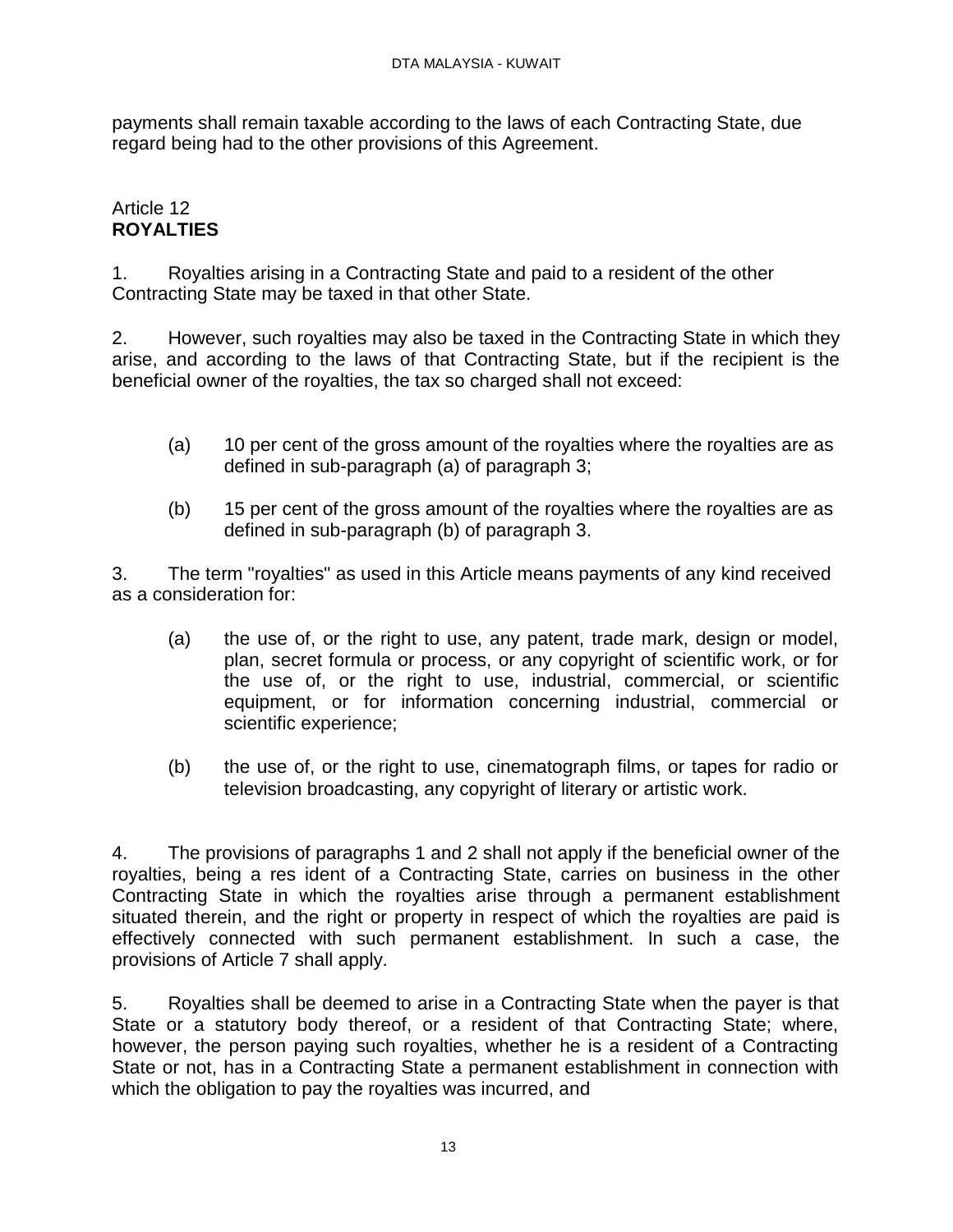such royalties are borne by such permanent establishment, then such royalties shall be deemed to arise in the State in which the permanent establishment is situated.

6. Where, by reason of a special relationship between the payer and the beneficial owner or between both of them and some other person, the amount of the royalties paid, having regard to the use, right or information for which they are paid, exceeds the amount which would have been agreed upon by the payer and the beneficial owner in the absence of such relationship, the provisions of this Article shall apply only to the last-mentioned amount. In such case, the excess part of the payments shall remain taxable according to the laws of each Contracting State, due regard being had to the other provisions of this Agreement.

# Article 13 **CAPITAL GAINS**

1. Gains from the alienation of immovable property, as defined in paragraph

2 of Article 6, may be taxed in the Contracting State in which such property is situated.

2. Gains from the alienation of movable property forming part of the business property of a permanent establishment which an enterprise of a Contracting State has in the other Contracting State or of movable property available to a resident of a Contracting State in the other Contracting State for the purpose of performing professional services, including such gains from the alienation of such a permanent establishment (alone or together with the whole enterprise) may be taxed in that other State.

However, gains from the alienation of ships or aircraft operated by an enterprise of a Contracting State in international traffic and movable property pertaining to the operation of such ships or aircraft shall be taxable only in the State of which the enterprise is a resident.

3. Gains from the alienation of any property or assets, other than those mentioned in paragraphs 1 and 2 of this Article, shall be taxable only in the Contracting State of which the alienator is a resident.

# Article 14 **INDEPENDENT PERSONAL SERVICES**

1. Income derived by a resident of a Contracting State in respect of professional services or other independent activities of a similar character shall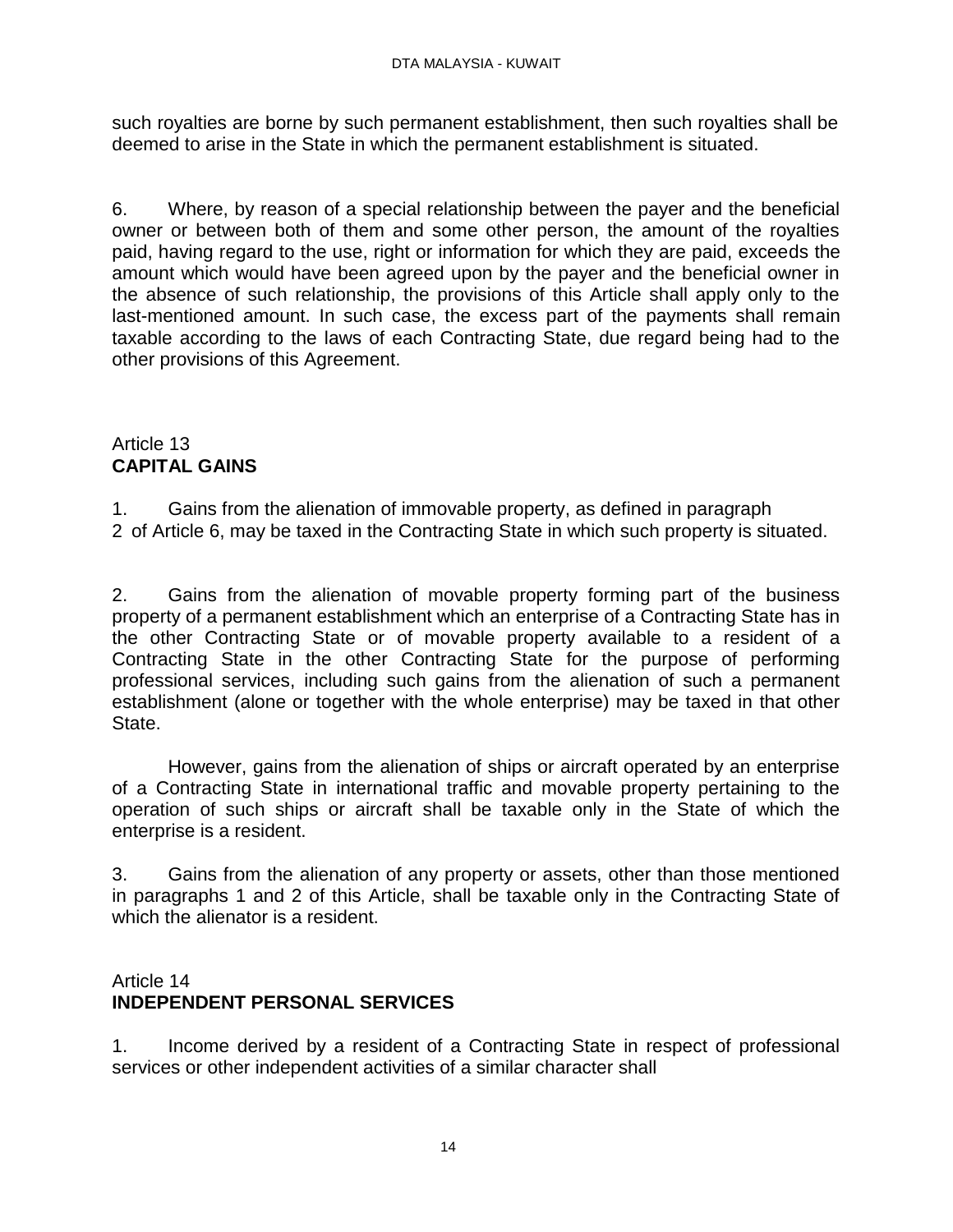be taxable only in that State. However, in the following circumstances such income may be taxed in the other Contracting State:

- (a) if his stay in the other State is for a period amounting to or exceeding in the aggregate 183 days in the calendar year concerned; or
- (b) if the remuneration for his services in the other State is either derived from residents of that State or borne by a permanent establishment which a person not resident in that State has in that State and which, in either case exceeds US 4,000 dollars in the calendar year concerned, notwithstanding that his stay in that State is for a period or periods amounting to less than 183 days during that calendar year.

2. The term "professional services" includes especially independent scientific, literary, artistic, educational or teaching activities as well as the independent activities of physicians, lawyers, engineers, architects, dentists and accountants.

## Article 15 **DEPENDENT PERSONAL SERVICES**

1. Subject to the provisions of Articles 16, 18, 19 and 20, salaries, wages and other similar remuneration derived by a resident of a Contracting State in respect of an employment shall be taxable only in that State unless the employment is exercised in the other Contracting State. If the employment is so exercised, such remuneration as is derived therefrom may be taxed in that other State.

2. Notwithstanding the provisions of paragraph 1, remuneration derived by a resident of a Contracting State in respect of an employment exercised in the other Contracting State shall be taxable only in the first-mentioned State if:

- (a) the recipient is present in the other Contracting State for a period or periods not exceeding in the aggregate 183 days in the calendar year concerned; and
- (b) the remuneration is paid by, or on behalf of, an employer who is not a resident of the other State; and
- (c) the remuneration is not borne by a resident or a permanent establishment which the employer has in the other State.

3. Notwithstanding the preceding provisions of this Article, remuneration in respect of an employment exercised aboard ship or aircraft operated in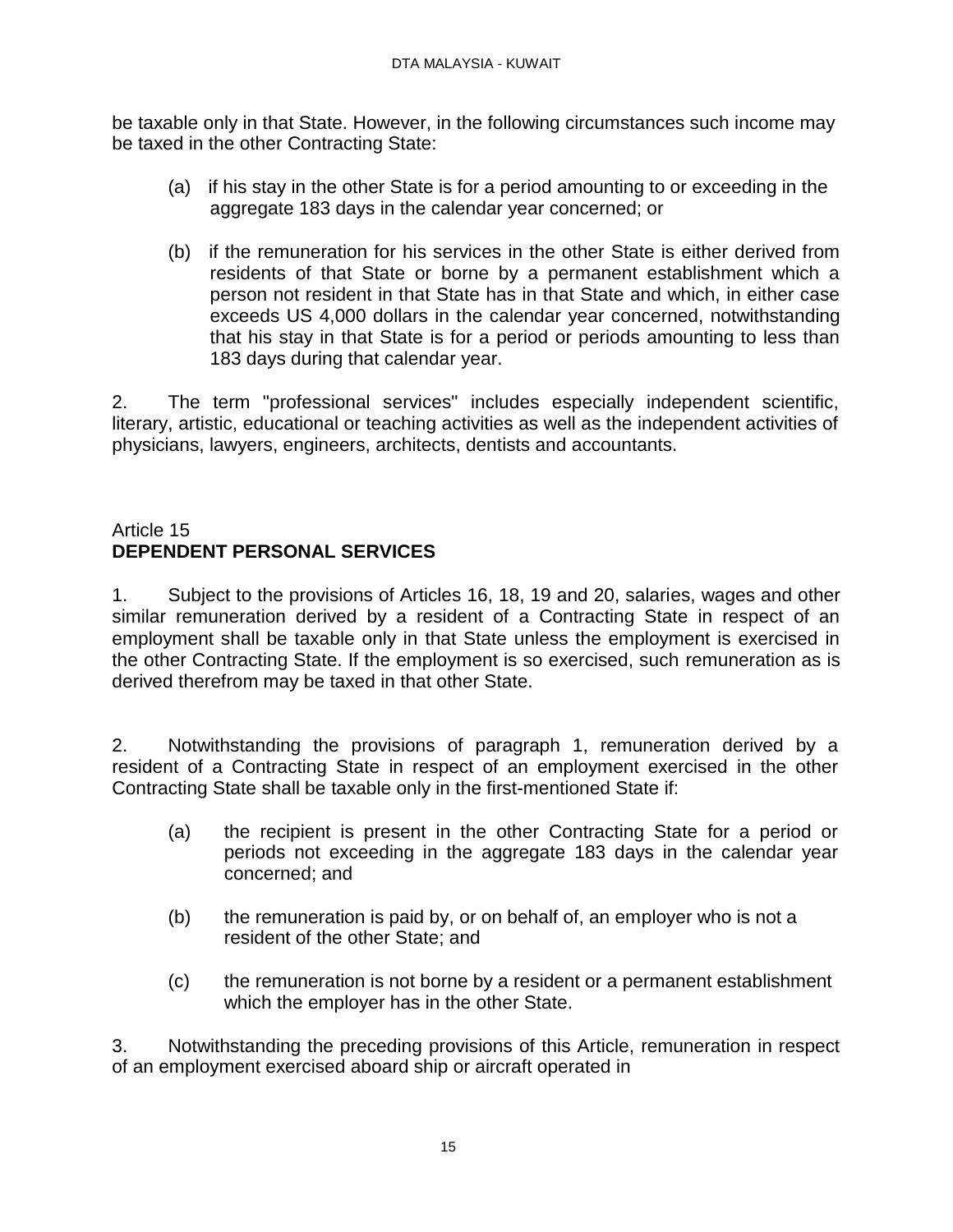international traffic shall be taxed only in the Contracting State in which the place of effective management of the enterprise is situated.

## Article 16 **DIRECTORS' FEES**

Directors' fees and other similar payments derived by a resident of a Contracting State in his capacity as a member of the board of directors of a company which is a resident of the other Contracting State, may be taxed in that other State.

## Article 17 **ARTISTES AND ATHLETES**

1. Notwithstanding the provisions of Articles 14 and 15, income derived by a resident of a Contracting State as an entertainer, such as a theatre, motion picture, radio or television artiste, or a musician, or as an athlete, from his personal activities as such exercised in the other Contracting State, may be taxed in that other State.

2. Where income in respect of personal activities exercised by an entertainer or an athlete in his capacity as such accrues not to the entertainer or athlete himself but to another person, that income may, notwithstanding the provisions of Articles 7, 14 and 15, be taxed in the Contracting State in which the activities of the entertainer or athlete are exercised.

3. The provisions of paragraphs 1 and 2 shall not apply to remuneration or profits derived from activities exercised in a Contracting State if the visit to that State is directly or indirectly supported wholly or substantially from the public funds of the other Contracting State, a political subdivision, a local authority or a statutory body thereof.

### Article 18 **PENSIONS AND ANNUITIES**

1. Subject to the provisions of paragraph 2 of Article 19, any pensions and other similar remuneration for past employment or any annuity arising in a Contracting State and paid to a resident of the other Contracting State shall be taxable only in that other State.

2. The term "annuity" includes a stated sum payable periodically at stated times, during life or during a specified or ascertainable period of time, under an obligation to make the payments in return for adequate and full consideration in money or money's worth.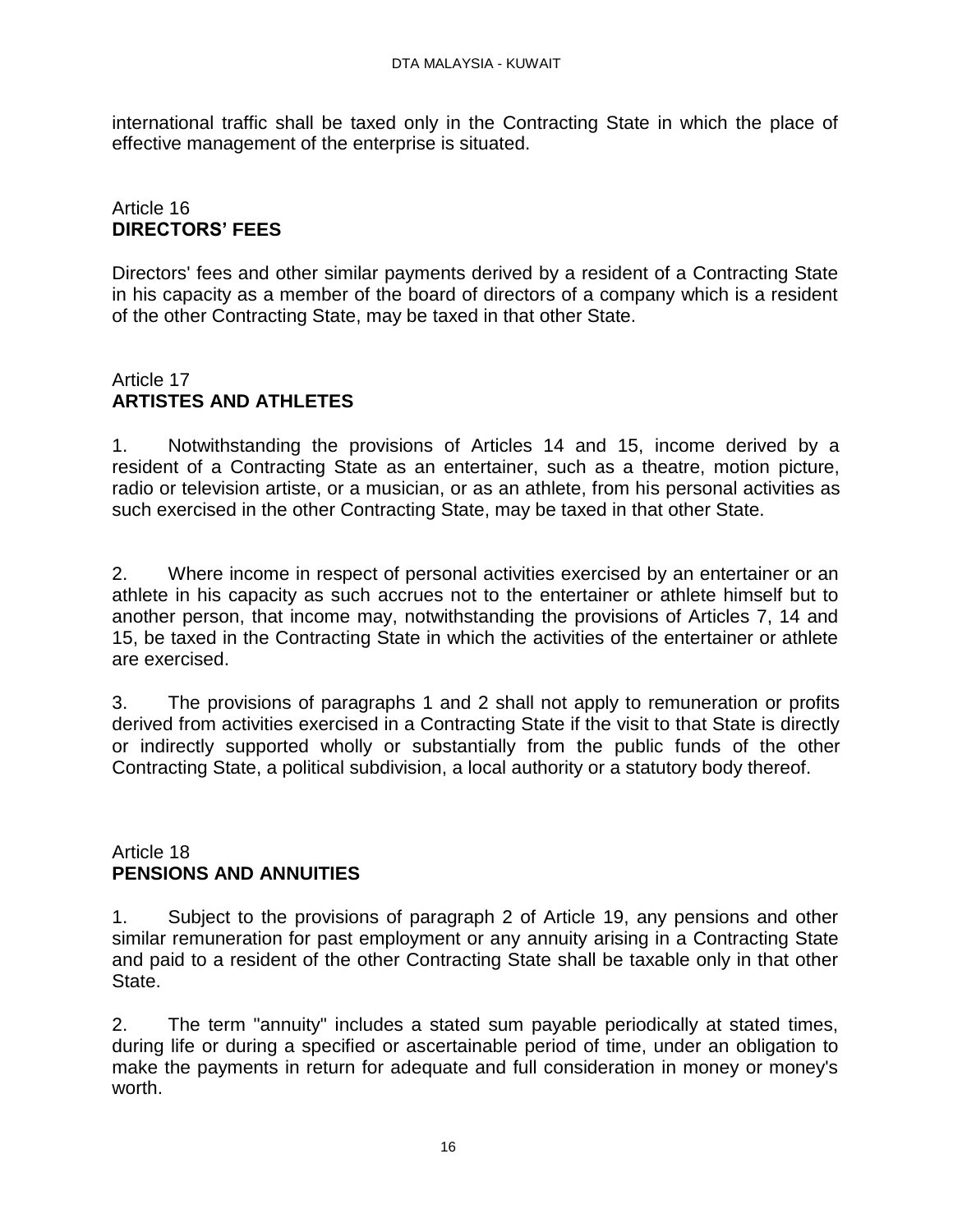#### Article 19 **GOVERNMENT SERVICE**

- 1. (a)Remuneration, other than a pension, paid by a Contracting State or a political subdivision, a local authority or a statutory body thereof to any individual in respect of services rendered to that State or political subdivision, local authority or statutory body thereof shall be taxable only in that State.
	- (b) However, such remuneration shall be taxable only in the other Contracting State if the services are rendered in that other State and the recipient is a resident of that other State who:
		- (i) is a national of that State, or
		- (ii) did not become a resident of that State solely for the purpose of performing the services.

2. Any pension paid by, or out of funds created by, a Contracting State, a political subdivision, a local authority or a statutory body thereof to any individual in respect of services rendered to that State, political subdivision, local authority or statutory body thereof shall be taxable only in that State.

3. The provisions of Articles 15, 16 and 18 shall apply to remuneration or pensions in respect of services rendered in connection with any trade or business carried on by a Contracting State, a political subdivision, a local authority or a statutory body thereof.

## Article 20 **STUDENTS AND TRAINEES**

An individual who is a resident of a Contracting State immediately before making a visit to the other Contracting State and is temporarily present in the other State solely:

- (a) as a student at a recognised university, college, school or other similar recognised educational institution in that other State;
- (b) as a business or technical apprentice; or
- (c) as a recipient of a grant, allowance or award for the primary purpose of study, research or training from the scientific, educational, religious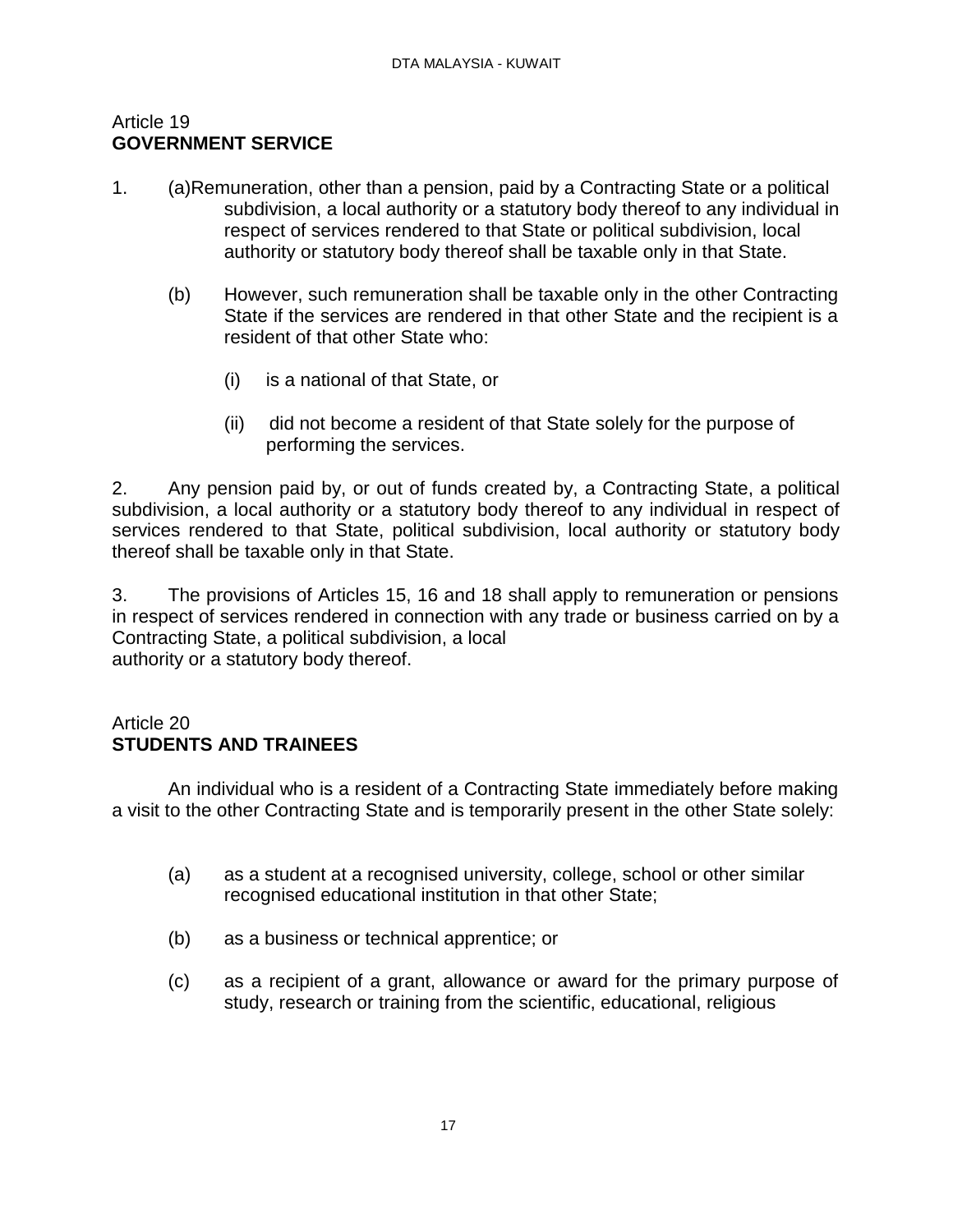or charitable organisation or under a technical assistance programme entered into by the Government of either State,

shall be exempt from tax in that other State on:

- (i) all remittances from abroad for the purposes of his maintenance, education, study, research or training;
- (ii) the amount of such grant, allowance or award; and
- (iii) any remuneration not exceeding US 2,500 dollars per annum in respect of services in that other State provided the services are performed in connection with his study, research or training or are necessary for the purposes of his maintenance.

## Article 21 **TEACHERS AND RESEARCHERS**

1. An individual who is a resident of a Contracting State immediately before making a visit to the other Contracting State, and who, at the invitation of any university, college, school, or other similar educational institution, visits that other State for a period not exceeding two years solely for the purpose of teaching or research or both at such educational institution shall be exempt from tax in that other State on any remuneration for such teaching or research which is subject to tax in the first-mentioned Contracting State.

2. This Article shall not apply to income from research if such research is undertaken primarily for the private benefit of a specific person or persons.

## Article 22 **INCOME NOT EXPRESSLY MENTIONED**

Items of income of a resident of a Contracting State which are not expressly mentioned in the foregoing Articles of this Agreement shall be taxable only in that Contracting State except that if such income is derived from sources in the other Contracting State, it may also be taxed in that other State.

## Article 23 **ELIMINATION OF DOUBLE TAXATION**

1. The laws in force in either of the Contracting States shall continue to govern the taxation in the respective Contracting States except where provisions to the contrary are made in this Agreement.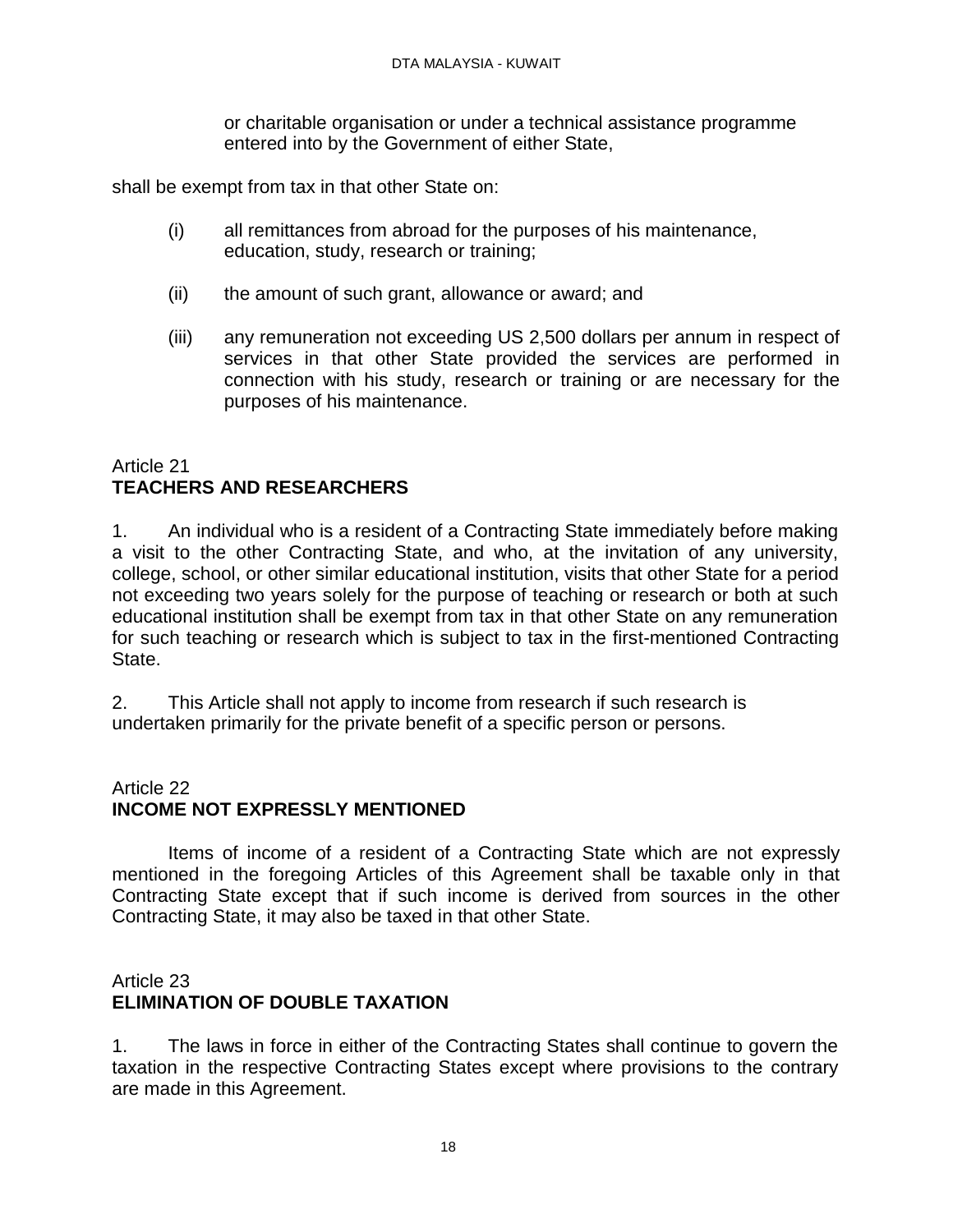2. It is agreed that double taxation shall be avoided in accordance with the following paragraphs of this Article.

3. Subject to the laws of Malaysia regarding the allowance as a credit against Malaysian tax of tax payable in any country other than Malaysia, Kuwait tax payable under the laws of Kuwait and in accordance with this Agreement by a resident of Malaysia in respect of income derived from Kuwait shall be allowed as a credit against Malaysian tax payable in respect of that income.

4. In the case of Kuwait:

If a resident of Kuwait owns items of income which are tax able in Malaysia, Kuwait may tax these items of income and may give relief for the Malaysian taxes suffered in accordance with the provisions of its domestic law.

In such a case, Kuwait may deduct from the taxes so calculated the income tax paid in Malaysia but in an amount not exceeding that proportion of the aforementioned Kuwait tax which such items of income bear to the entire income.

5. For the purposes of paragraph 4, taxes which have been exempted or reduced in Malaysia by virtue of special incentive laws for the promotion of the economic development of Malaysia or any other the Islamic Republic of Iran or any other provisions which may subsequently be introduced in Malaysia in modification of, or in addition to, those laws or by virtue of the provisions of this Agreement shall be deemed to have been paid and shall wherever applicable be allowed as a credit in Kuwait in an amount equal to the tax which would have been paid if no such exemption or reduction had been made.

6. For the purpose of paragraph 4, where royalties derived by a resident of Kuwait are, as film rentals, subject to cinematograph film -hire duty in Malaysia, that duty shall be deemed to be Malaysian tax.

## Article 24 **NON-DISCRIMINATION**

1. The nationals of a Contracting State shall not be subjected in the other Contracting State to any taxation or any requirement connected therewith which is other or more burdensome than the taxation and connected requirements to which nationals of that other State in the same circumstances are or may be subjected.

Provided that nothing in this Article shall be interpreted as imposing a legal obligation on either Contracting State to extend to the residents of the other,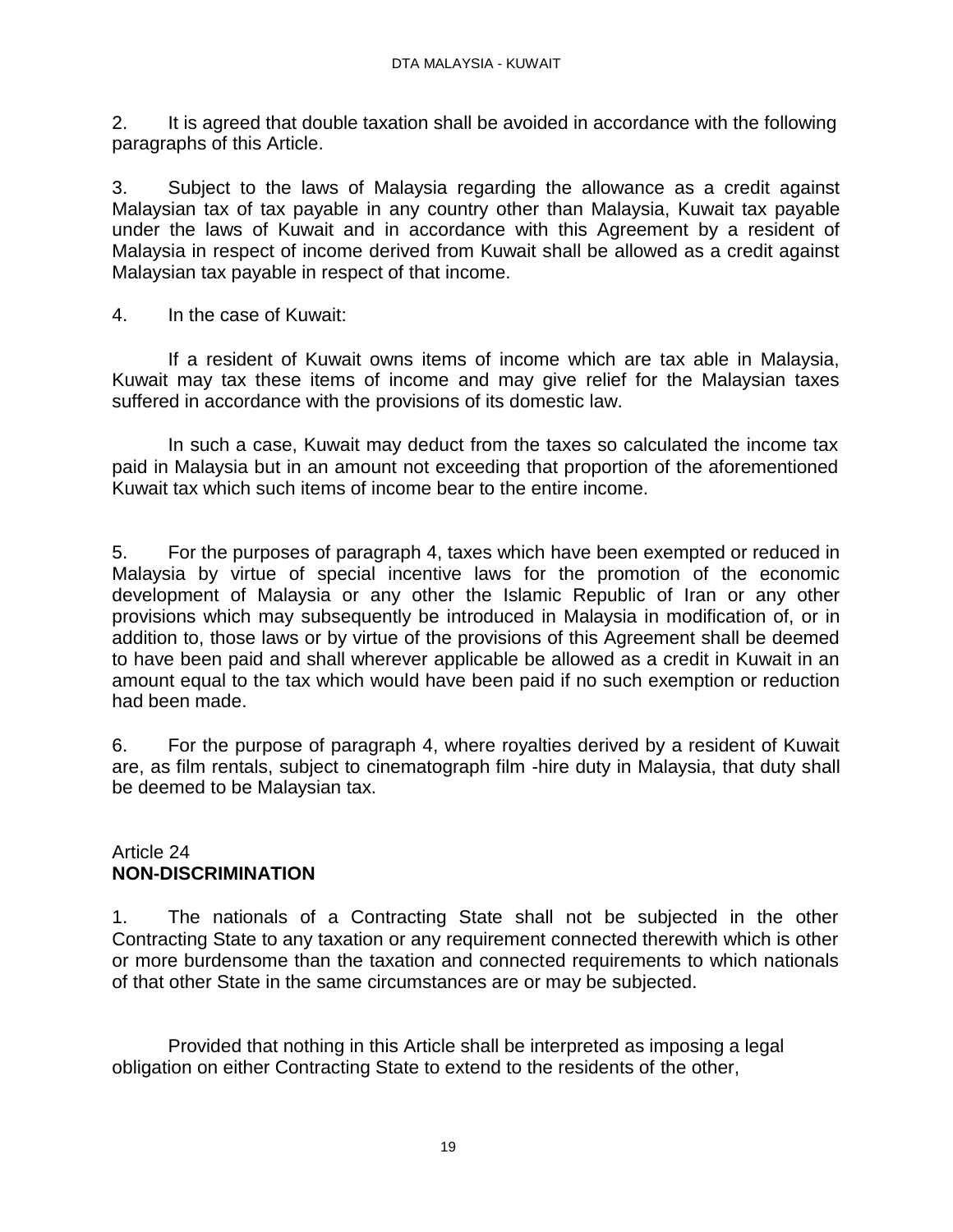the benefit of any treatment, preference or privilege which may be accorded to any other state or its residents by virtue of the formation of a customs union, economic union, a free trade area or any regional or sub -regional arrangement relating wholly or mainly to taxation or movement of capital to which such State may be a party.

2. The taxation on a permanent establishment which an enterprise of a Contracting State has in the other Contracting State shall not be less favourably levied in that other State than the taxation levied on enterprises of other State carrying on the same activities.

3. Enterprises of a Contracting State, the capital of which is wholly or partly owned or controlled, directly or indirectly, by one or more residents of the other Contracting State, shall not be subjected in the first -mentioned State to any taxation or any requirement connected therewith which is other or more burdensome than the taxation and connected requirements to which other similar enterprises of that first-mentioned State are or may be subjected.

- 4. Nothing in this Article shall be construed as obliging:
	- (a) a Contracting State to grant to individuals who are residents of the other Contracting State any personal allowances, reliefs and reductions for tax purposes on account of civil status or family responsibilities which it grants to its own residents;
	- (b) Malaysia to grant to nationals of Kuwait who are not residents in Malaysia those personal allowances, reliefs and reductions for tax purposes which are by law available on the date of signature of this Agreement only to nationals of Malaysia who are not residents in Malaysia.

5. Nothing in this Article shall be construed so as to prevent either Contracting State from limiting to its nationals the enjoyment of tax incentives designed to promote economic development in that State.

6. In this Article, the term "taxation" means taxes to which this Agreement applies.

# Article 25 **MUTUAL AGREEMENT PROCEDURE**

1. Where a resident of a Contracting State considers that the actions of one or both of the Contracting States result or will result for him in taxation not in accordance with this Agreement, he may, notwithstanding the remedies provided by the taxation laws of those States, present his case to the competent authority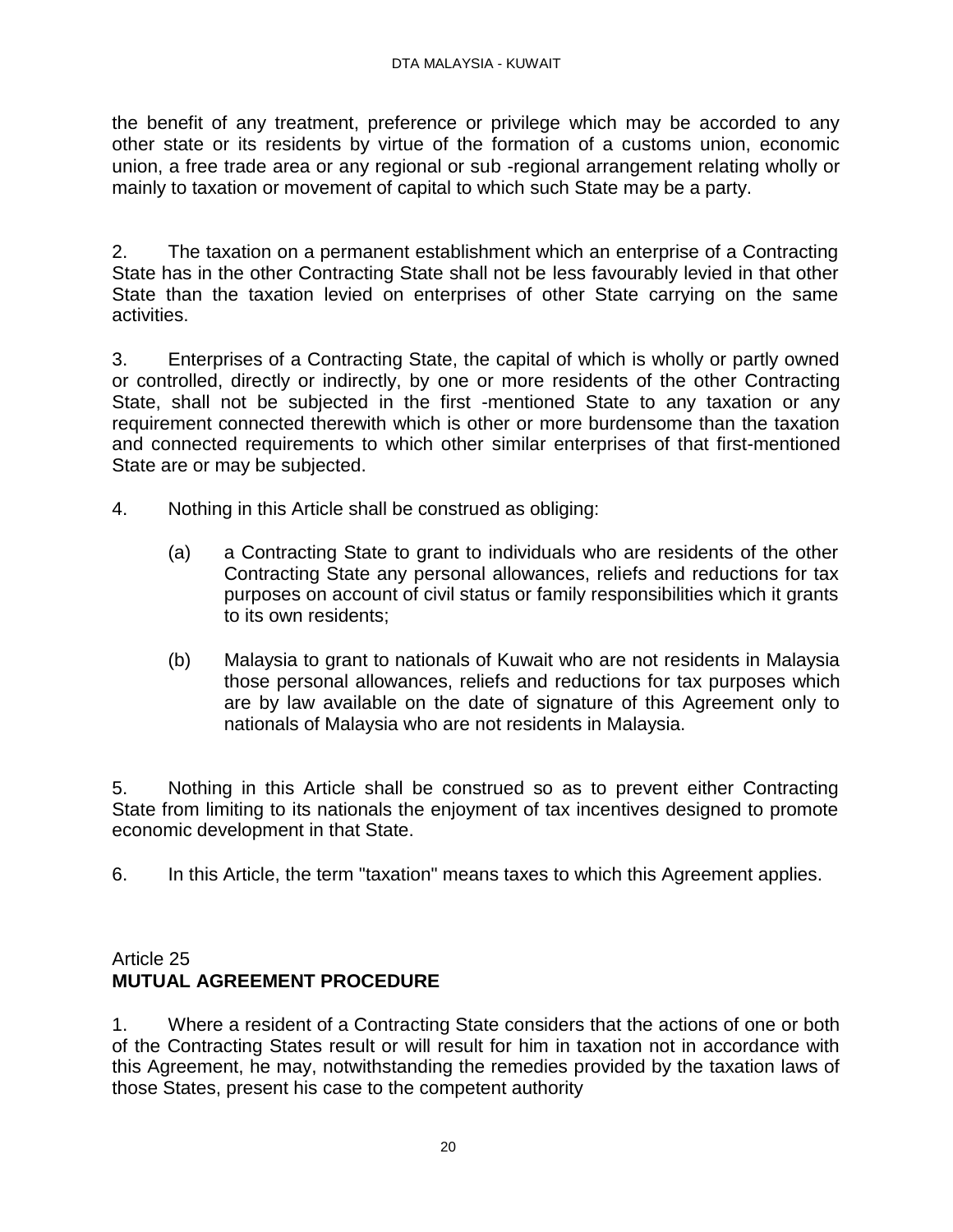of the State of which he is a resident or, if his case comes under paragraph 1 of Article 24, to that of the State of which he is a national. The case must be presented within three years from the first notification of the action resulting in taxation not in accordance with the provisions of the Agreement.

2. The competent authority shall endeavour, if the objection appears to it to be justified and if it is not itself able to arrive at an appropriate solution, to resolve the case by mutual agreement with the competent authority of the other Contracting State, with a view to the avoidance of taxation which is not in accordance with the Agreement. Any agreement reached shall be implemented notwithstanding any time limits in the domestic laws of the Contracting State.

3. The competent authorities of the Contracting States shall endeavour to resolve by mutual agreement any difficulties or doubts arising as to the interpretation or application of the Agreement. They may also consult together for the elimination of double taxation in cases not provided for in the Agreement.

4. The competent authorities of the Contracting States may communicate with each other for the purposes of reaching an agreement in the preceding paragraphs.

## Article 26 **EXCHANGE OF INFORMATION**

1. The competent authorities of the Contracting States shall exchange such information as is necessary for carrying out the provisions of this Agreement. Any information received by a Contracting State shall be treated as secret in the same manner as information obtained under the domestic laws of that State and shall be disclosed only to persons or authorities (including courts or reviewing authority) involved in the assessment or collection of, the enforcement or prosecution in respect of, or the determination of appeals in relation to, the taxes covered by this Agreement. Such persons or authorities shall use the information only for such purposes. They may disclose the information in public court proceedings or in judicial decisions.

2. In no case shall the provisions of paragraph 1 be construed so as to impose on a Contracting State the obligation:

- (a) to carry out administrative measures at variance with the laws and administrative practices of that or of the other Contracting State;
- (b) to supply information which is not obtainable under the laws or in the normal course of the administration of that or of the other Contracting State;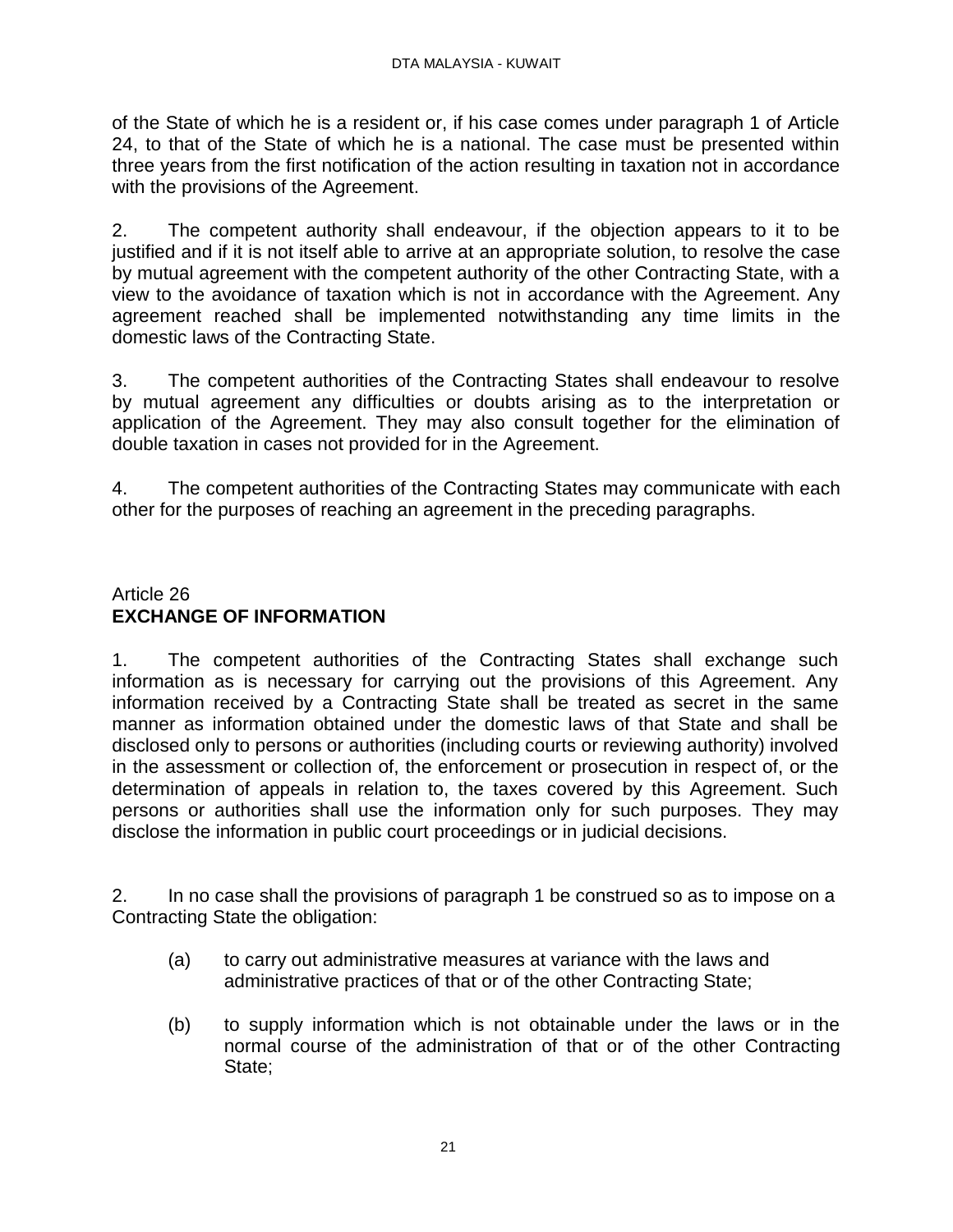(c) to supply information which would disclose any trade, business, industrial, commercial or professional secret or trade process, or information, the disclosure of which would be contrary to public policy (ordre public).

## Article 27 **MISCELLANEOUS**

1. The competent authorities of the Contracting States shall mutually agree on arrangements concerning the manner in which the limitations and exemptions contained in the foregoing Articles are to be implemented.

2. This Agreement shall not affect the right of residents of a Contracting State to benefit from tax and investment incentives, exemptions and allowances provided for by the other Contracting State in accordance with its domestic laws, regulations and administrative practices.

## Article 28 **DIPLOMATIC AND CONSULAR ACTIVITIES**

Nothing in this Agreement shall affect the fiscal privileges of diplomatic or consular officers under the general rules of international law or under the provisions of special agreements.

# Article 29 **ENTRY INTO FORCE**

1. This Agreement shall be subject to ratification in accordance with the constitutional requirements of the two Contracting States and the instruments of ratification shall be exchanged at ....

2. This Agreement shall enter into force upon the exchange of the instruments of ratification and shall have effect in both Contracting States:

- (a) in respect of all taxes withheld at source, to amounts in respect of taxes which are paid or credited on or after the first day of January 1988;
- (b) in respect of other taxes:
	- (i) in Kuwait, to taxes chargeable for any tax period beginning on or after the first day of January 1989; and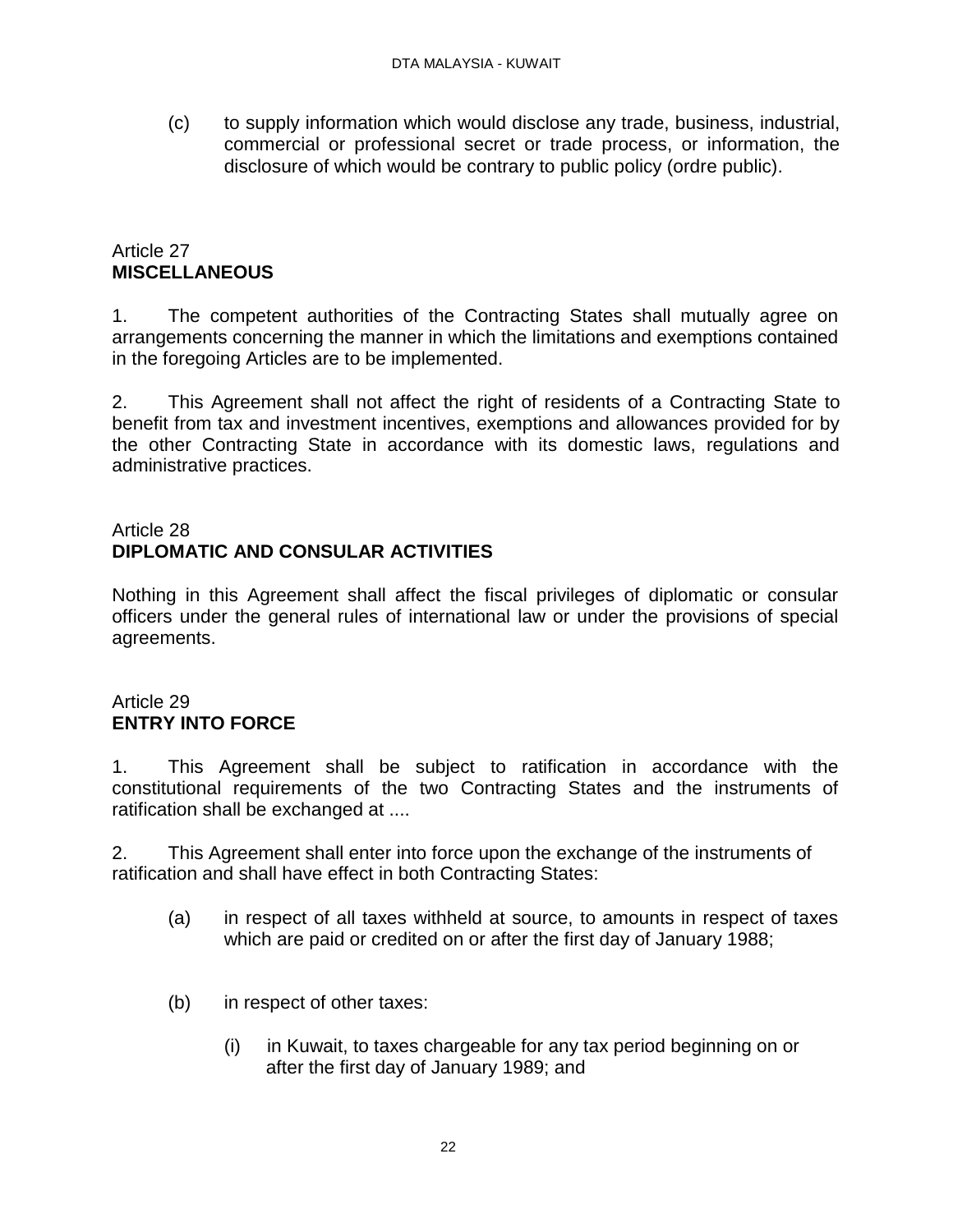(ii) in Malaysia, for the year of assessment beginning on the first day of January 1989, and subsequent years of assessment.

### Article 30 **DURATION AND TERMINATION**

This Agreement shall remain in force for a period of five years and shall continue in force for similar period or periods unless either Contracting State notifies the other in writing, six months before the expiry of the initial or any subsequent period, of its intention to terminate the Agreement. In such event, the Agreement shall cease to have effect in both Contracting States:

- (a) in respect of taxes withheld at source, to amounts paid or credited on or after the first day of January in the year following that in which the notice is given;
- (b) in respect of other taxes:
	- (i) in Kuwait, for taxes chargeable for any tax period beginning on or after the first day of January in the year next following that in which the notice is given; and
	- (ii) in Malaysia, for the year of assessment on the first day of January in the year next following that in which the notice is given.

In WITNESS THEREOF the undersigned, being duly authorised thereto by their respective Governments have signed this Agreement.

Done at Kuwait in duplicate on this 4th day of Thulhija 1423 H, corresponding to 5th day of February 2003, in the Malaysian, Arabic and English languages, all texts being equally authentic. In case of divergency, the English text shall prevail.

FOR THE GOVERNMENT OF MALAYSIA

FOR THE GOVERNMENT OF THE STATE OF KUWAIT

### **PROTOCOL**

The Government of Malaysia and the Government of the State of Kuwait on signing at Kuwait on Wednesday this 4 Thulhija 1423 H, corresponding to 5th day of February 2003, the Agreement of the avoidance of double taxation and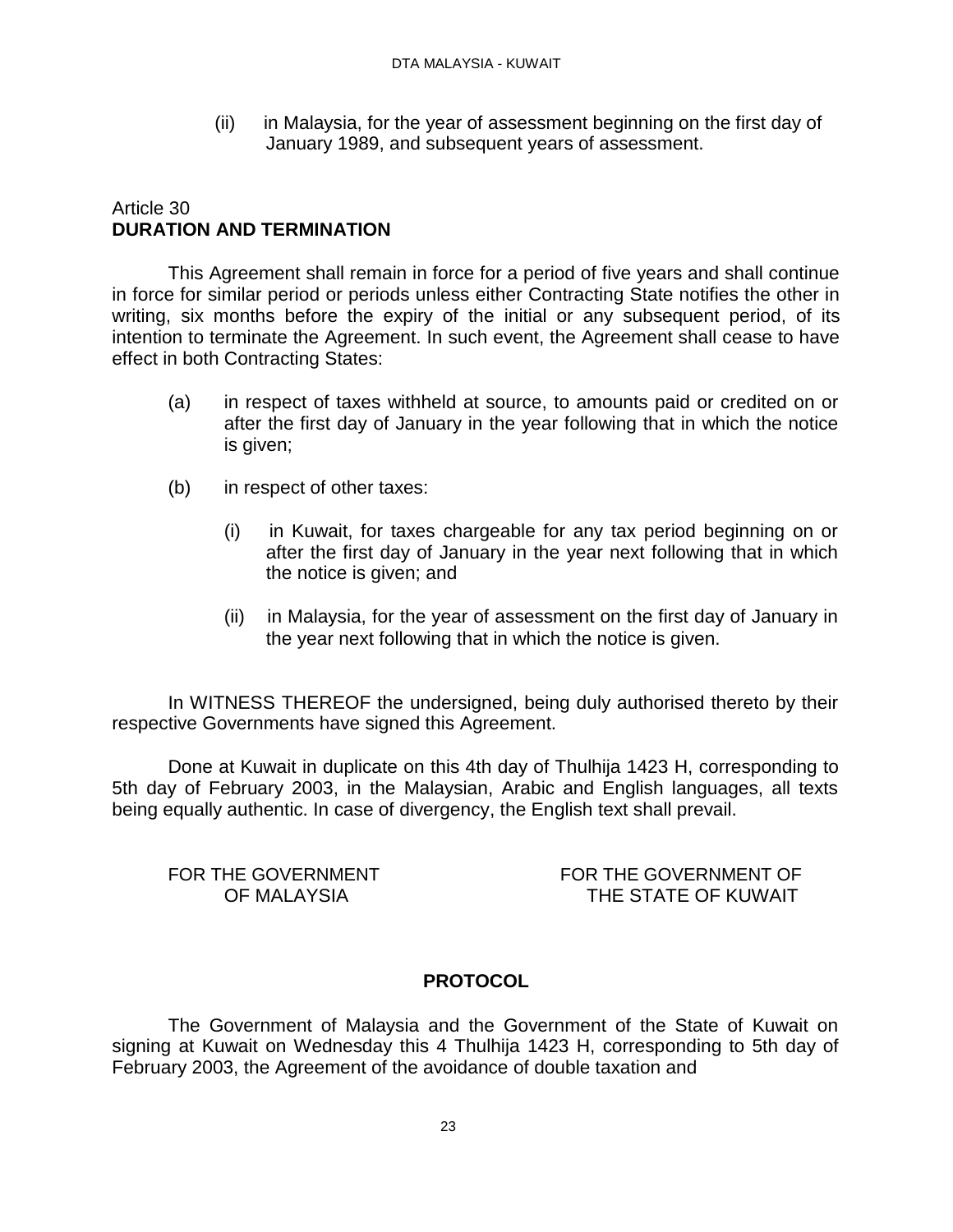the prevention of fiscal evasion with respect to taxes on income and for the fostering of economic relations have agreed upon the following provisions which shall form an integral part of the said Agreement.

## 1. **With respect to Article 2**

For the purposes of paragraph 2(b)(iii) of this Article in respect of taxes covered under the Agreement for Kuwait, it is understood that Malaysia will regard Zakat as tax only when it is paid by an individual who is a resident of Malaysia.

## 2. **With respect to Article 4**

It is agreed that government institutions of Kuwait within the meaning of paragraph 2(c) of this Article are the following corporate entities created under public law which are wholly owned and controlled by Kuwait:

- public corporations,
- authorities,
- government agencies,
- foundations,
- development funds.

Subject to the provisions of paragraph 2, sub-paragraph (c) of this Article further institutions can be recognized as government institutions.

### 3. **With respect to Article 5**

For the purposes of paragraph 4 of this Article it is understood that where supervisory activities referred [to] in that paragraph are carried out by the enterprise itself in connection with the building site or construction project undertaken by that enterprise the period applicable will be 12 months instead of 6 months.

### 4. **With respect to Article 10**

(1) In the case of unit trusts it is understood that the taxation of a unit trust would depend on whether the trust is an exempt trust or not. Therefore, taxation on the unit holder would depend on the tax exempt status of the trust. If the trust is exempted, dividends distributed to unit holders are presently exempt up to \$5,000 per year. Anything in excess of this amount would be subject to tax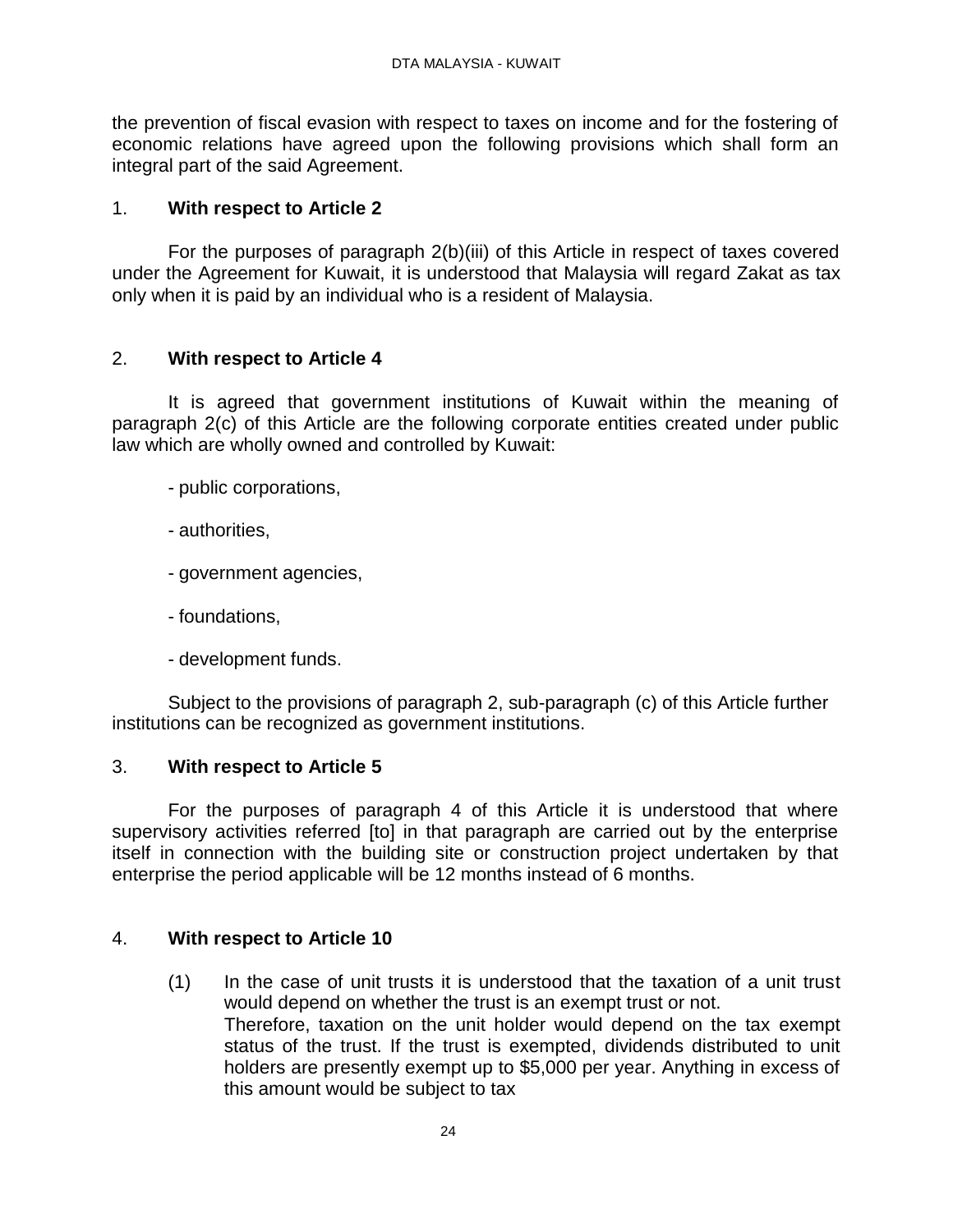based on the unit-holder's marginal rate. In the case of a non-exempt trust, the tax treatment of dividends distributed to the unit holders is similar to that of companies.

(2) It is also understood that Malaysia proposes not to regard as income gains arising from the sale of shares by unit trusts.

### 5. **With respect to Article 11**

- (1) For the purposes of paragraph 3 of this Article an approved loan is defined in section 2(1) of the Income Tax Act 1967 of Malaysia means:
	- (a) any loan or credit made to the Government, state government (including any loan or credit made to a person other than the Government or state government where the loan or credit is guaranteed by the Government or state government), local authority or statutory body; or
	- (b) any loan or credit other than a loan or credit of the kind specified in sub-paragraph (i), made to a person where the amount of such loans or credit exceeds two hundred and fifty million ringgit, by a person not resident in Malaysia; provided that:
		- (i) the loan or credit has been approved by the Minister of Finance; and
		- (ii) the loan or credit agreement was executed in Malaysia or where the loan or credit agreement with the prior approval of the Minister was executed outside Malaysia.
- (2) For the purposes of paragraph 5(b)(ii) of this Article, where 51 per cent or more of the share capital of a company is beneficially owned by the Government and/or by government of Kuwait, that company shall be regarded as a controlled company.

In WITNESS WHEREOF the undersigned, being duly authorised thereto by their respective Governments have signed this Protocol.